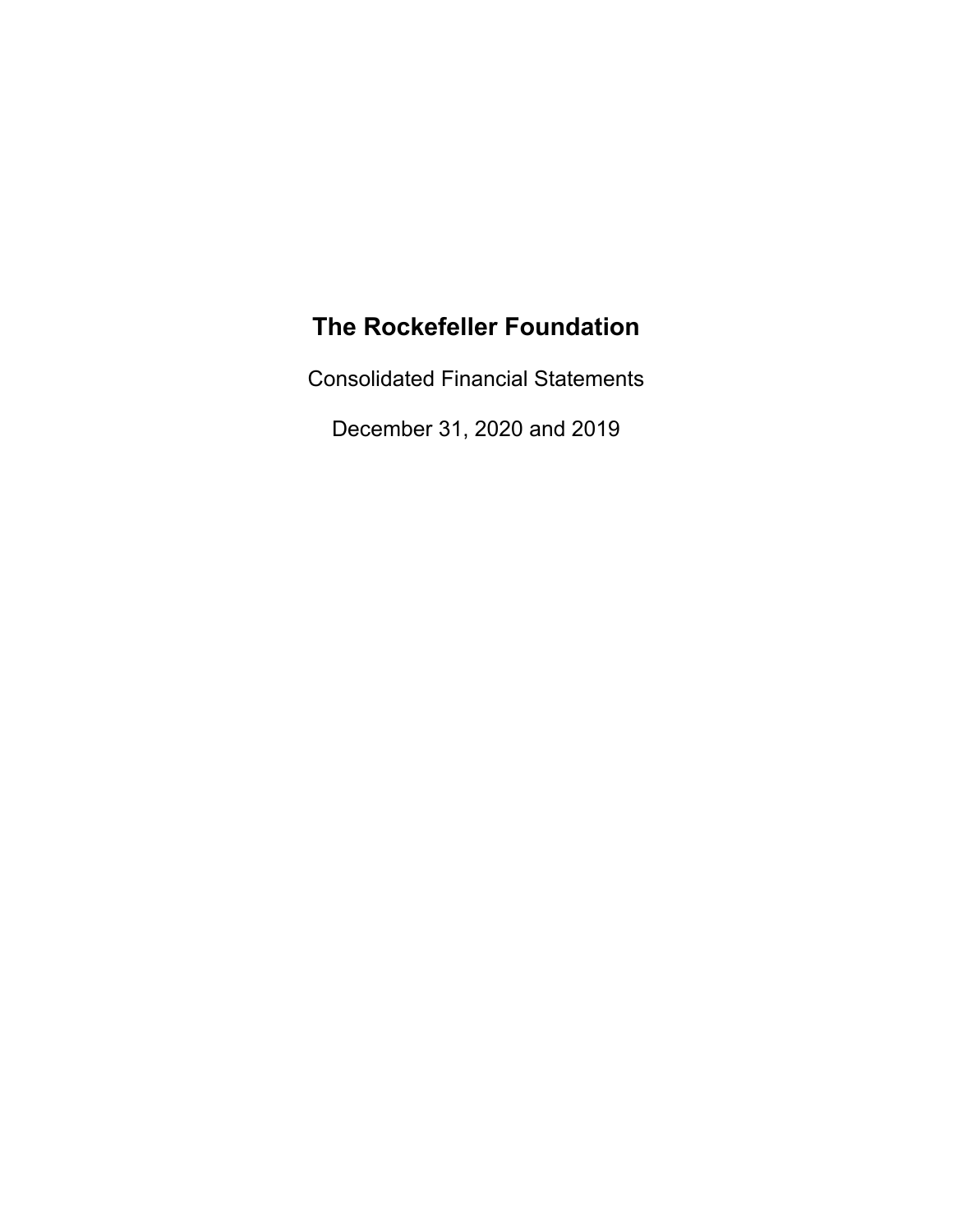

#### **Independent Auditors' Report**

# **To the Board of Trustees The Rockefeller Foundation**

We have audited the accompanying consolidated financial statements of The Rockefeller Foundation (the "Foundation"), which comprise the consolidated statements of financial position as of December 31, 2020 and 2019, and the related consolidated statements of activities, functional expenses and cash flows for the years then ended, and the related notes to the consolidated financial statements.

## *Management's Responsibility for the Financial Statements*

Management is responsible for the preparation and fair presentation of these consolidated financial statements in accordance with accounting principles generally accepted in the United States of America; this includes the design, implementation, and maintenance of internal control relevant to the preparation and fair presentation of consolidated financial statements that are free from material misstatement, whether due to fraud or error.

## *Auditors' Responsibility*

Our responsibility is to express an opinion on these consolidated financial statements based on our audits. We conducted our audits in accordance with auditing standards generally accepted in the United States of America. Those standards require that we plan and perform the audit to obtain reasonable assurance about whether the financial statements are free from material misstatement.

An audit involves performing procedures to obtain audit evidence about the amounts and disclosures in the consolidated financial statements. The procedures selected depend on the auditor's judgment, including the assessment of the risks of material misstatement of the consolidated financial statements, whether due to fraud or error. In making those risk assessments, the auditor considers internal control relevant to the entity's preparation and fair presentation of the consolidated financial statements in order to design audit procedures that are appropriate in the circumstances, but not for the purpose of expressing an opinion on the effectiveness of the entity's internal control. Accordingly, we express no such opinion. An audit also includes evaluating the appropriateness of accounting policies used and the reasonableness of significant accounting estimates made by management, as well as evaluating the overall presentation of the consolidated financial statements.

We believe that the audit evidence we have obtained is sufficient and appropriate to provide a basis for our audit opinion.

PKF O'CONNOR DAVIES, LLP 665 Fifth Avenue, New York, NY 10022 I Tel: 212.867.8000 or 212.286.2600 I Fax: 212.286.4080 I www.pkfod.com

PKF O'Connor Davies, LLP is a member firm of the PKF International Limited network of legally independent firms and does not accept any responsibility or liability for the actions or inactions on the part of any other individual member firm or firms.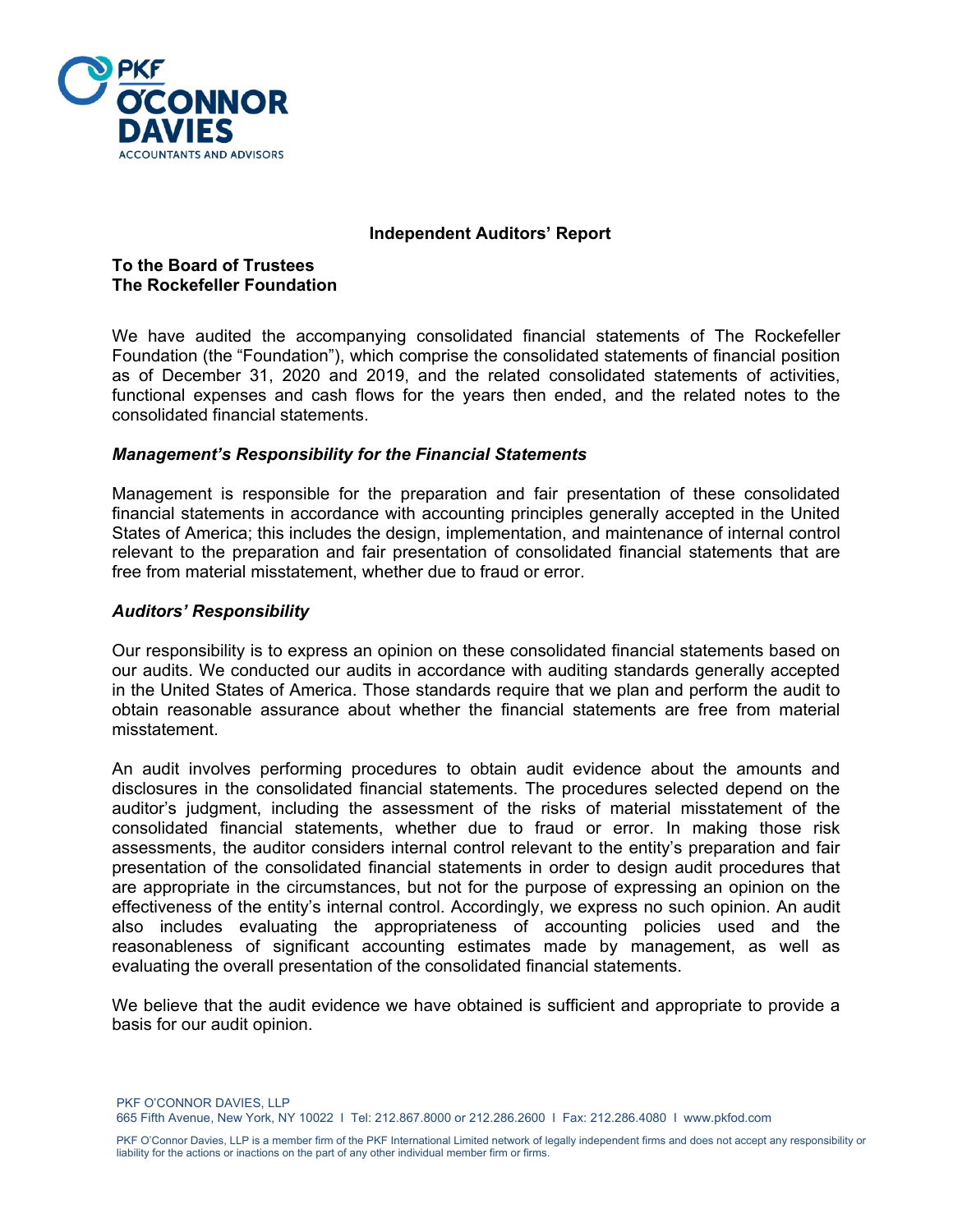**To the Board of Trustees The Rockefeller Foundation**  Page 2

# *Opinion*

In our opinion, the consolidated financial statements referred to above present fairly, in all material respects, the financial position of The Rockefeller Foundation, as of December 31, 2020 and 2019, and the changes in their net assets and their cash flows for the years then ended in accordance with accounting principles generally accepted in the United States of America.

PKF O'Connor Davies, LLP

June 7, 2021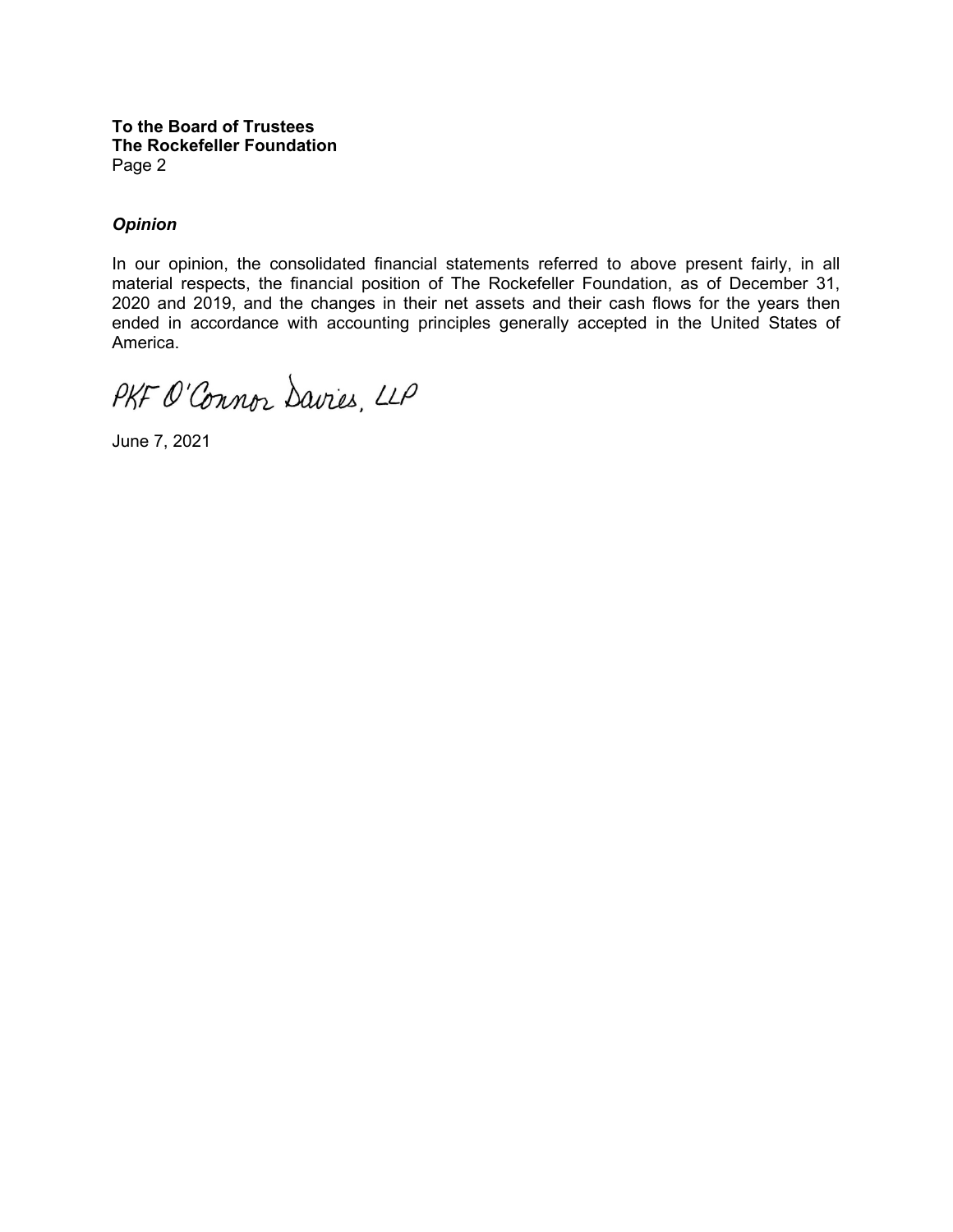# Consolidated Statements of Financial Position (Amounts in thousands)

|                                                               |               | December 31     |
|---------------------------------------------------------------|---------------|-----------------|
|                                                               | 2020          | 2019            |
| <b>ASSETS</b>                                                 |               |                 |
| Cash and cash equivalents                                     | \$<br>640,711 | \$<br>33,978    |
| Redemptions, dividends, interest, and other receivables       | 644           | 594             |
| Prepaid Federal excise and unrelated                          |               |                 |
| business income taxes                                         | 5,694         | 1,225           |
| Investments                                                   | 6,407,425     | 4,823,948       |
| Program related investments                                   | 31,478        | 35,077          |
| Property, furniture, fixtures and equipment, net              | 5,007         | 9,468           |
| Prepaid pension cost                                          | 33,701        | 25,616          |
| <b>Total Assets</b>                                           | \$7,124,660   | \$4,929,906     |
| <b>LIABILITIES AND NET ASSETS</b>                             |               |                 |
| Liabilities                                                   |               |                 |
| Accounts payable and accrued expenses                         | \$<br>10,022  | \$<br>9,558     |
| Grants payable                                                | 73,460        | 72,837          |
| Bonds payable, net of unamortized discount and                |               |                 |
| deferred financing costs of \$4,908                           | 695,092       |                 |
| Term loan payable<br>Deferred federal excise tax              | 36,517        | 6,690<br>24,109 |
|                                                               | 21,777        | 21,174          |
| Postretirement benefit obligation<br><b>Total Liabilities</b> |               |                 |
|                                                               | 836,868       | 134,368         |
| <b>Net Assets</b>                                             |               |                 |
| Without donor restrictions                                    | 6,282,792     | 4,795,538       |
| With donor restrictions                                       | 5,000         |                 |
| <b>Total Net Assets</b>                                       | 6,287,792     | 4,795,538       |
| <b>Total Liabilities and Net Assets</b>                       | \$7,124,660   | \$4,929,906     |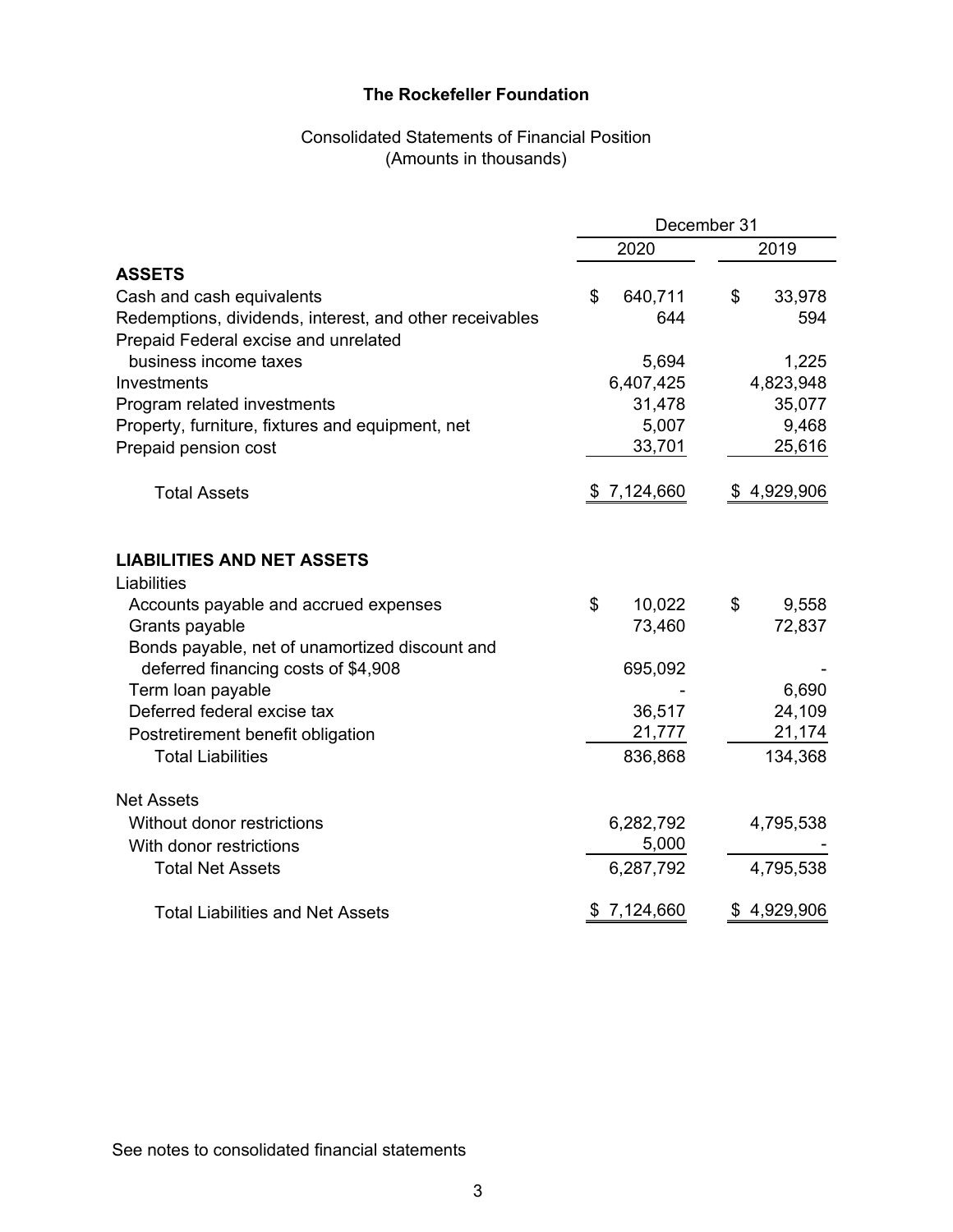# Consolidated Statements of Activities (Amounts in thousands)

|                                                          |                      | Year Ended December 31, |                 |                      |
|----------------------------------------------------------|----------------------|-------------------------|-----------------|----------------------|
|                                                          |                      | 2019                    |                 |                      |
|                                                          | <b>Without Donor</b> | <b>With Donor</b>       |                 | <b>Without Donor</b> |
|                                                          | Restrictions         | Restrictions            | Total           | Restrictions         |
| <b>REVENUE AND SUPPORT</b>                               |                      |                         |                 |                      |
| <b>Investment Return</b>                                 |                      |                         |                 |                      |
| Net realized gain on investments                         | \$<br>337,569        | \$                      | \$<br>337,569   | \$<br>316,489        |
| Unrealized appreciation                                  | 1,421,647            |                         | 1,421,647       | 390,815              |
| Dividend and interest income                             | 17,723               |                         | 17,723          | 19,803               |
| Other investment gains                                   | 3                    |                         | 3               | 729                  |
|                                                          | 1,776,942            |                         | 1,776,942       | 727,836              |
| Less direct investment expenses                          | (12, 262)            |                         | (12, 262)       | (15,588)             |
| Net Investment Return                                    | 1,764,680            |                         | 1,764,680       | 712,248              |
| Contributions                                            |                      | 5,000                   | 5,000           |                      |
| Loss on disposal of fixed assets                         | (5,083)              |                         | (5,083)         |                      |
| <b>Total Revenue and Support</b>                         | 1,759,597            | 5,000                   | 1,764,597       | 712,248              |
| <b>EXPENSES</b>                                          |                      |                         |                 |                      |
| Grants and direct charitable activities                  | 170,792              |                         | 170,792         | 150,463              |
| Program costs                                            | 64,132               |                         | 64,132          | 51,291               |
| Operations and governance                                | 30,259               |                         | 30,259          | 30,767               |
| Federal excise and other taxes                           | 12,919               |                         | 12,919          | 9,011                |
| <b>Total Expenses</b>                                    | 278,102              |                         | 278,102         | 241,532              |
| Change in Net Assets Before Pension and                  |                      |                         |                 |                      |
| Postretirement Benefit Liability Adjustments             | 1,481,495            | 5,000                   | 1,486,495       | 470,716              |
| Pension and postretirement benefit liability adjustments | 5,759                |                         | 5,759           | 3,349                |
| Change in Net Assets                                     | 1,487,254            | 5,000                   | 1,492,254       | 474,065              |
| <b>NET ASSETS</b>                                        |                      |                         |                 |                      |
| Beginning of year                                        | 4,795,538            |                         | 4,795,538       | 4,321,473            |
| End of year                                              | 6,282,792<br>\$      | 5,000<br>\$             | 6,287,792<br>\$ | 4,795,538<br>\$      |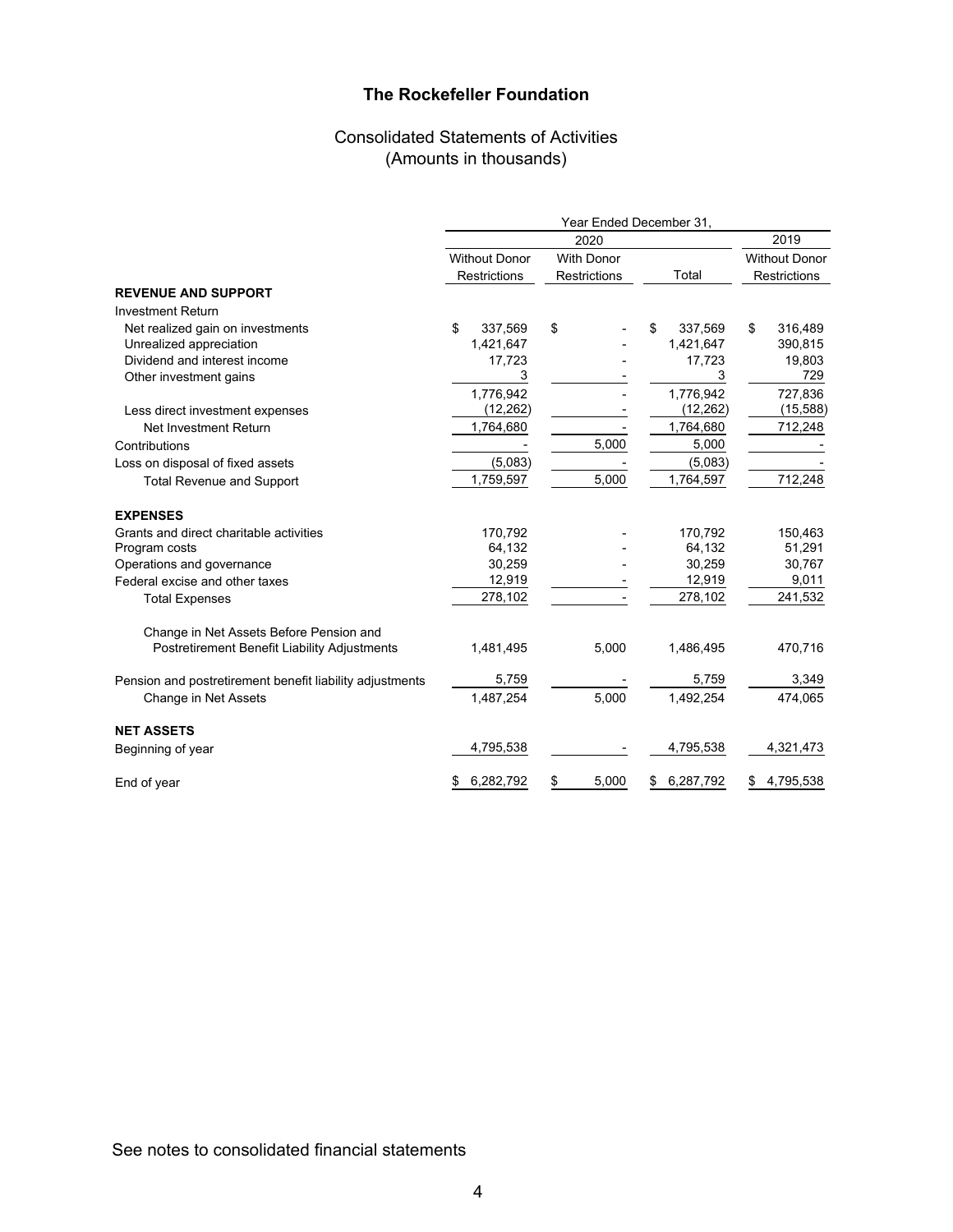# Consolidated Statement of Functional Expenses For The Year Ended December 31, 2020 (Amounts in thousands)

|                                   | Program Services         |                              |         |        |    | <b>Supporting Services</b> |                |            |    |        |    |          |    |         |
|-----------------------------------|--------------------------|------------------------------|---------|--------|----|----------------------------|----------------|------------|----|--------|----|----------|----|---------|
|                                   | <b>Grants and Direct</b> |                              | Program |        |    |                            | Operations and |            |    |        |    |          |    |         |
|                                   |                          | <b>Charitable Activities</b> |         | Costs  |    | Subtotal                   |                | Governance |    | Taxes  |    | Subtotal |    | Total   |
| Grants                            | \$                       | 170,792                      |         |        | \$ | 170,792                    | \$             |            | \$ |        | \$ |          | \$ | 170,792 |
| Salaries and benefits             |                          |                              |         | 30,926 |    | 30,926                     |                | 13,134     |    |        |    | 13,134   |    | 44,060  |
| Legal fees                        |                          |                              |         | 75     |    | 75                         |                | 2,609      |    |        |    | 2,609    |    | 2,684   |
| Accounting fees                   |                          |                              |         | 116    |    | 116                        |                | 120        |    |        |    | 120      |    | 236     |
| Other professional fees           |                          | -                            |         | 29,070 |    | 29,070                     |                | 3,887      |    |        |    | 3,887    |    | 32,957  |
| Interest                          |                          |                              |         |        |    |                            |                | 275        |    |        |    | 275      |    | 275     |
| Depreciation and amortization     |                          |                              |         | 391    |    | 391                        |                | 2,147      |    |        |    | 2,147    |    | 2,538   |
| Occupancy                         |                          |                              |         | 309    |    | 309                        |                | 2,084      |    |        |    | 2,084    |    | 2,393   |
| Travel, conferences, and meetings |                          |                              |         | 963    |    | 963                        |                | 489        |    |        |    | 489      |    | 1,452   |
| Printing and publications         |                          |                              |         | 44     |    | 44                         |                |            |    |        |    |          |    | 44      |
| Federal excise and other taxes    |                          |                              |         |        |    |                            |                |            |    | 511    |    | 511      |    | 511     |
| Federal deferred excise tax       |                          |                              |         |        |    |                            |                |            |    | 12,408 |    | 12,408   |    | 12,408  |
| Other expenses                    |                          |                              |         | 2,238  |    | 2,238                      |                | 5,514      |    |        |    | 5,514    |    | 7,752   |
|                                   |                          | 170,792                      |         | 64,132 |    | 234,924                    |                | 30,259     |    | 12,919 |    | 43,178   |    | 278,102 |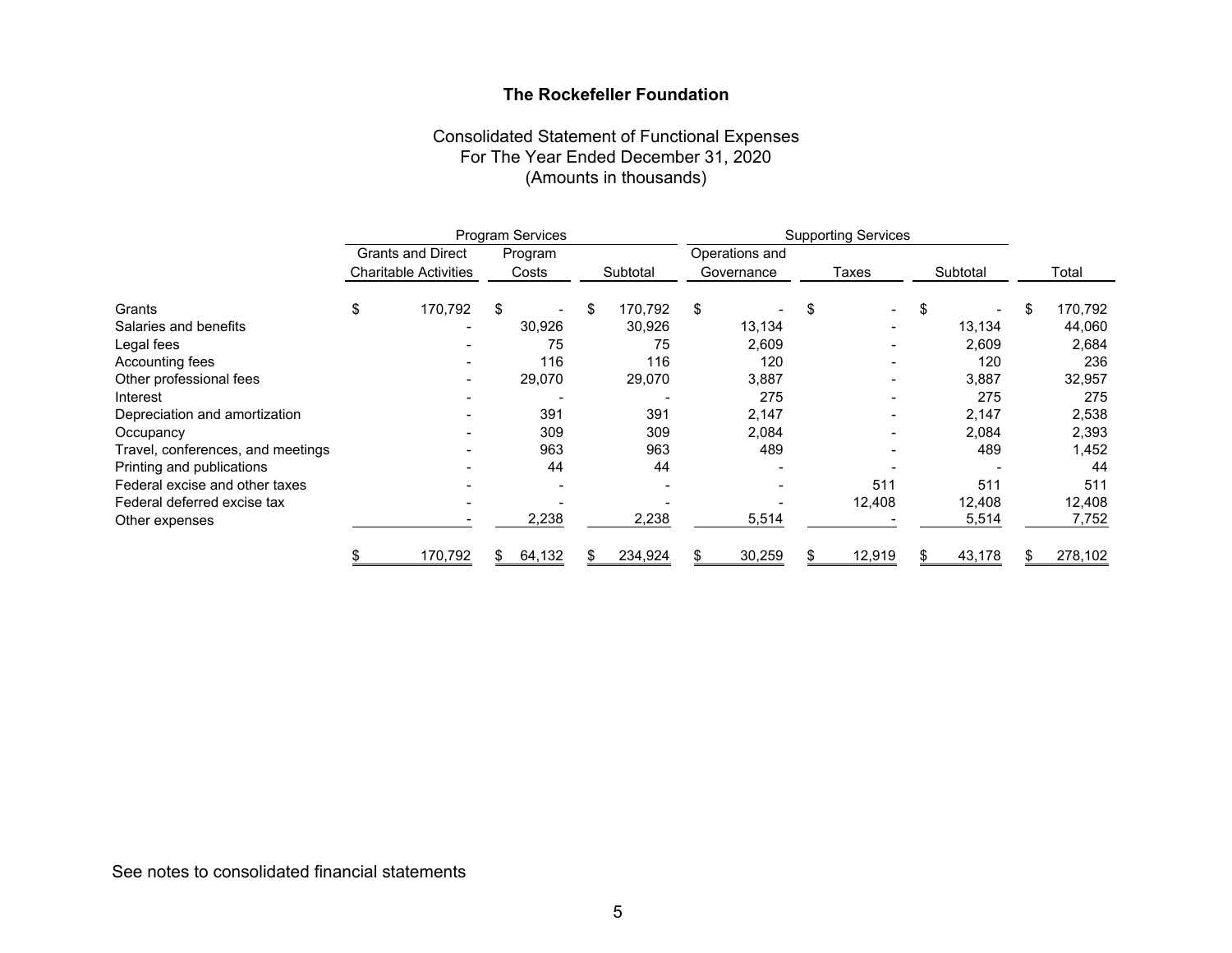# Consolidated Statement of Functional Expenses For The Year Ended December 31, 2019 (Amounts in thousands)

|                                                            |                              |                          | Program Services  | <b>Supporting Services</b> |                |            |                              |               |     |         |
|------------------------------------------------------------|------------------------------|--------------------------|-------------------|----------------------------|----------------|------------|------------------------------|---------------|-----|---------|
|                                                            |                              | <b>Grants and Direct</b> | Program           |                            | Operations and |            |                              |               |     |         |
|                                                            | <b>Charitable Activities</b> |                          | Subtotal<br>Costs |                            |                | Governance | Taxes                        | Subtotal      |     | Total   |
| Grants                                                     | \$                           | 150,463                  | S                 | 150,463<br>S               |                | \$         | \$<br>$\blacksquare$         | \$            | \$  | 150,463 |
| Salaries and benefits                                      |                              |                          | 22,806            | 22,806                     |                | 12,448     | $\blacksquare$               | 12,448        |     | 35,254  |
| Legal fees                                                 |                              |                          | 872               | 872                        |                | 4,737      | $\blacksquare$               | 4,737         |     | 5,609   |
| Accounting fees                                            |                              |                          | 8                 |                            | 8              | 119        | $\qquad \qquad \blacksquare$ | 119           |     | 127     |
| Other professional fees                                    |                              |                          | 22,191            | 22,191                     |                | 4,034      | $\qquad \qquad \blacksquare$ | 4,034         |     | 26,225  |
| Interest                                                   |                              |                          |                   |                            |                | 423        |                              | 423           |     | 423     |
| Depreciation and amortization                              |                              |                          | 62                |                            | 62             | 2,276      | $\blacksquare$               | 2,276         |     | 2,338   |
| Occupancy                                                  |                              |                          | 476               | 476                        |                | 1,792      | $\qquad \qquad \blacksquare$ | 1,792         |     | 2,268   |
| Travel, conferences, and meetings                          |                              |                          | 3,693             | 3,693                      |                | 823        |                              | 823           |     | 4,516   |
| Printing and publications                                  |                              |                          | 171               | 171                        |                | 28         |                              | 28            |     | 199     |
| Net periodic benefit (credit), other<br>than service costs |                              |                          |                   |                            |                | (286)      |                              | (286)         |     | (286)   |
| Federal excise and other taxes                             |                              |                          |                   |                            |                |            | 1,196                        | 1,196         |     | 1,196   |
| Federal deferred excise tax                                |                              |                          |                   |                            |                |            | 7,815                        | 7,815         |     | 7,815   |
| Other expenses                                             |                              |                          | 1,012             | 1,012                      |                | 4,373      |                              | 4,373         |     | 5,385   |
|                                                            |                              | 150,463                  | 51,291<br>\$.     | 201,754                    |                | 30,767     | \$9,011                      | 39,778<br>\$. | SS. | 241,532 |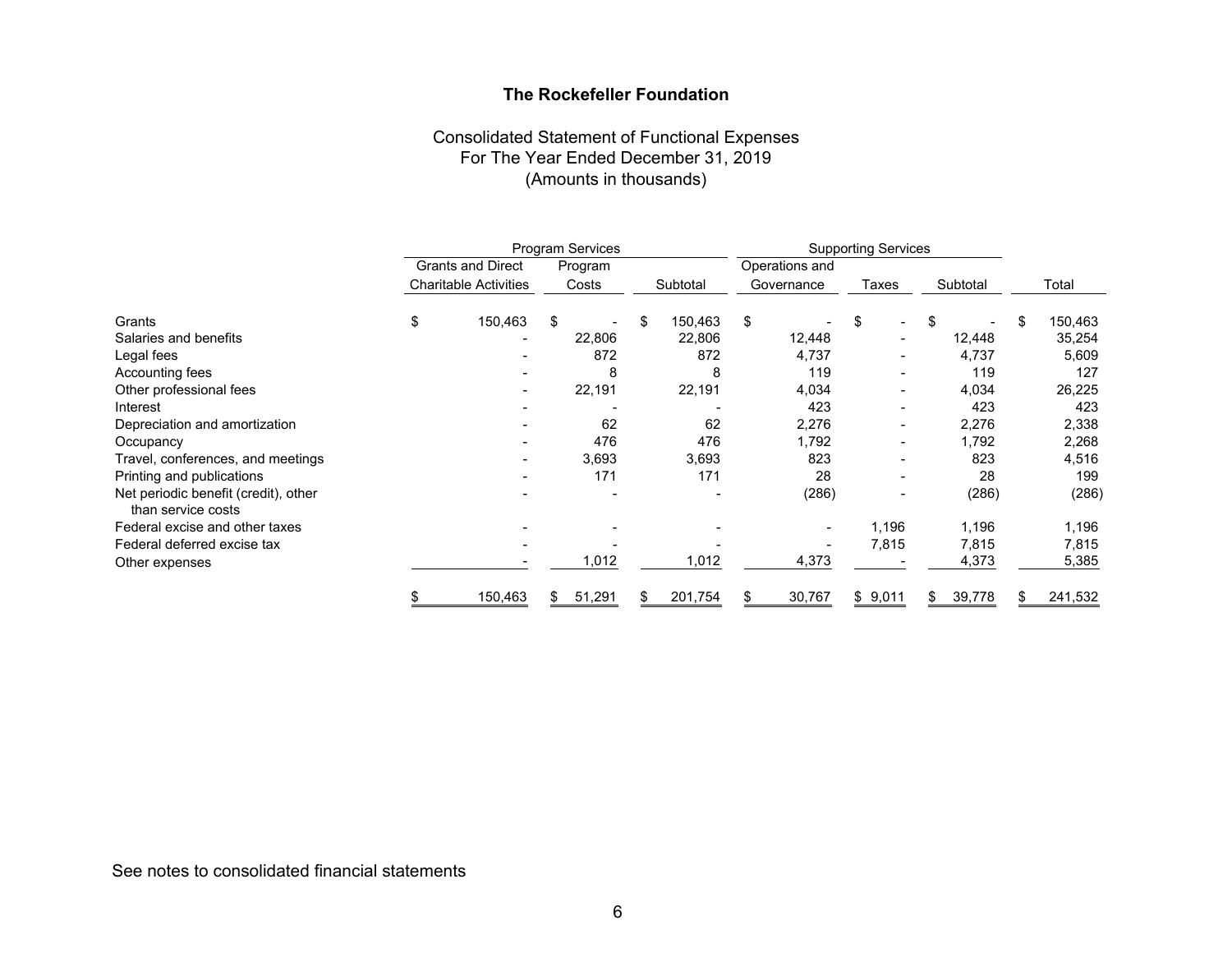# Consolidated Statements of Cash Flows (Amounts in thousands)

|                                                         |                | Year Ended    |
|---------------------------------------------------------|----------------|---------------|
|                                                         |                | December 31   |
|                                                         | 2020           | 2019          |
| <b>CASH FLOWS FROM OPERATING ACTIVITIES</b>             |                |               |
| Change in net assets                                    | 1,492,254<br>S | \$<br>474,065 |
| Adjustments to reconcile change in net assets to        |                |               |
| net cash from operating activities                      |                |               |
| Pension and postretirement benefit adjustments          | (5,759)        | (3, 349)      |
| Depreciation and amortization                           | 2,790          | 2,567         |
| Loss on disposal of fixed assets                        | 5,083          |               |
| Deferred federal excise tax                             | 12,408         | 7,815         |
| Discount on bond payable                                | (4,218)        |               |
| Net unrealized appreciation on investments              | (1,421,647)    | (390, 815)    |
| Net realized gain on investments                        | (337, 569)     | (316, 489)    |
| Change in fair value of interest rate swap              | (58)           | 151           |
| Changes in operating assets and liabilities             |                |               |
| Redemptions, dividends, interest, and other receivables | (50)           | (95)          |
| Prepaid Federal excise and unrelated                    |                |               |
| business income taxes                                   | (4, 469)       | 1,147         |
| Prepaid pension cost                                    |                |               |
|                                                         | (2,326)        | (83)          |
| Postretirement benefit obligation                       | 603            | (230)         |
| Accounts payable and accrued expenses                   | 464            | 1,552         |
| Grants approved, net                                    | 167,852        | 144,613       |
| Grants paid                                             | (167, 229)     | (140, 109)    |
| Net Cash from Operating Activities                      | (261, 871)     | (219, 260)    |
| <b>CASH FLOWS FROM INVESTING ACTIVITIES</b>             |                |               |
| Proceeds from sale of investments                       | 2,323,526      | 1,259,670     |
| Purchase of investments                                 | (2, 144, 188)  | (1,016,373)   |
| Purchase of furniture, fixtures and equipment           | (3, 412)       | (2, 573)      |
| Net Cash from Investing Activities                      | 175,926        | 240,724       |
| <b>CASH FLOWS FROM FINANCING ACTIVITIES</b>             |                |               |
| Bonds financing costs                                   | (690)          |               |
| Proceeds from bonds payable                             | 700,000        |               |
| Repayment of term loan payable                          | (6,632)        | (1,730)       |
| Net Cash from Financing Activities                      | 692,678        | (1,730)       |
| Net Change in Cash and Cash Equivalents                 | 606,733        | 19,734        |
| <b>CASH AND CASH EQUIVALENTS</b>                        |                |               |
| Beginning of year                                       | 33,978         | 14,244        |
|                                                         |                |               |
| End of year                                             | 640,711<br>S.  | 33,978<br>\$  |
| SUPPLEMENTAL CASH FLOW INFORMATION                      |                |               |
| Cash paid for term loan interest                        | \$<br>333      | \$<br>271     |
| Federal excise and Federal unrelated business           |                |               |
| income taxes paid                                       | 4,435          | 5,032         |
|                                                         |                |               |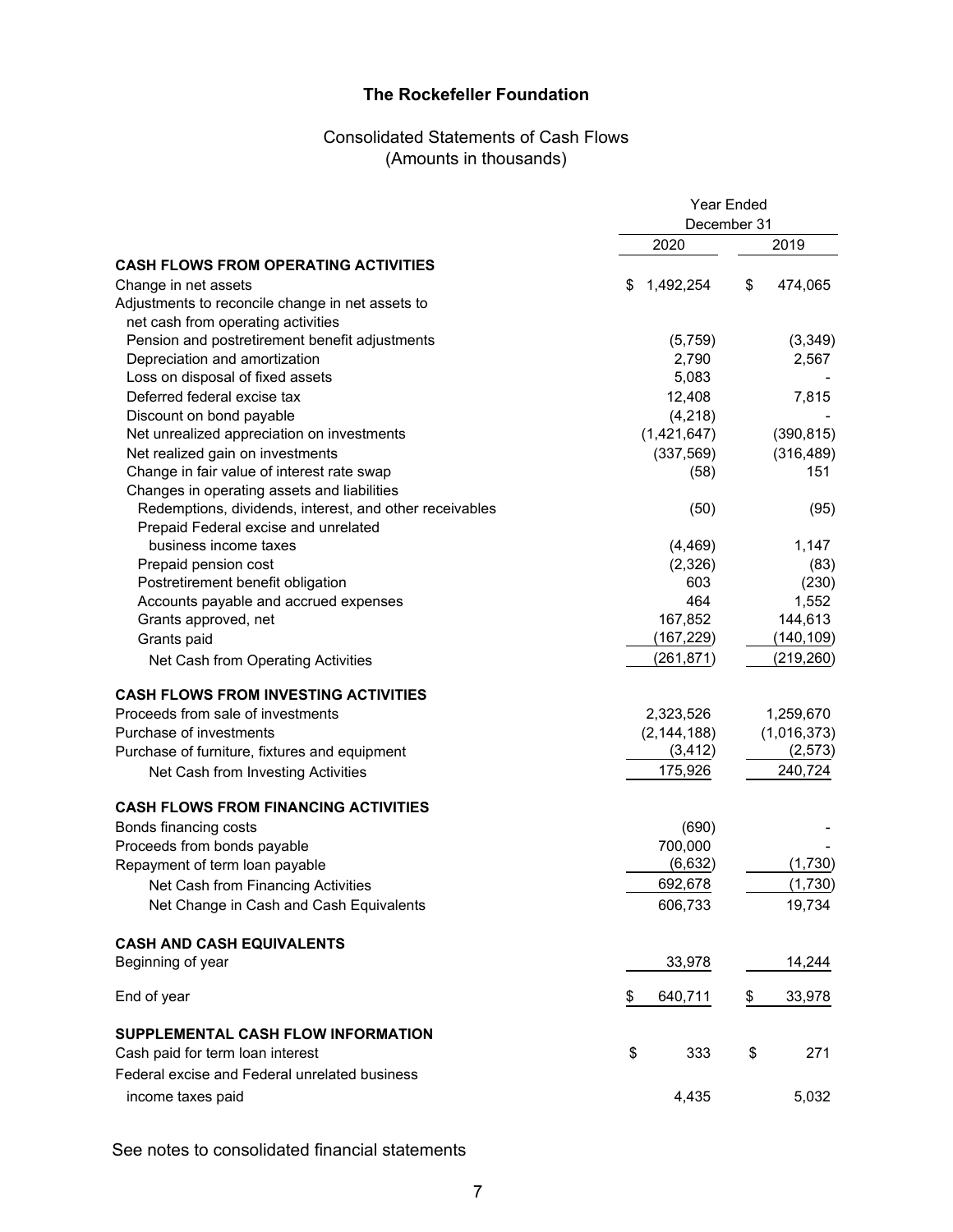Notes to Consolidated Financial Statements December 31, 2020 (Amounts in thousands)

#### **1. Organization**

The Rockefeller Foundation was established in 1913 by John D. Rockefeller, Sr., to "promote the well-being" of humanity by addressing the root causes of serious problems. The Rockefeller Foundation works around the world to expand opportunities for poor or vulnerable people and to help ensure that globalization's benefits are more widely shared. With assets of more than \$7.1 billion, it is one of the few institutions to conduct such work both within the United States and internationally. In managing the endowment, financial objectives are achieved through a diversified investment portfolio and disciplined spending policies.

The Rockefeller Foundation qualifies as a tax-exempt organization under Section 501(c)(3) of the Internal Revenue Code ("Code") and is a private foundation as defined in Section 509(a) of the Code.

The accompanying financial statements include the accounts of the Rockefeller Foundation, Rockefeller Foundation (London) LLC, a single member limited liability company, RF Catalytic Capital, Inc. (RFCC), a public charity incorporated under the laws of the state of Delaware on July 10, 2020, Rockefeller Foundation Impact Investment Management, LLC, Rockefeller Foundation Zero Gap Investment Fund Co-Invest, LLC and Smart Power for Rural Development India Foundation (collectively the "Foundation"), organized and operated exclusively for charitable, educational, religious, scientific or literary purposes, exempt under Section 501(c)(3) of the Code.

The Foundation recognizes the effect of tax positions when they are more likely than not to be sustained. Management has determined that the Foundation had no uncertain tax positions that would require financial statement recognition or disclosure. The Foundation is no longer subject to examinations by the applicable taxing jurisdictions for years prior to 2017.

#### **2. Summary of Significant Accounting Policies**

#### *Basis of Consolidation*

The accompanying financial statements include the accounts of the Rockefeller Foundation, Rockefeller Foundation (London) LLC, RF Catalytic Capital, Inc., Rockefeller Foundation Impact Investment Management, LLC, Rockefeller Foundation Zero Gap Investment Fund Co-Invest, LLC and Smart Power for Rural Development India Foundation. All significant intercompany transactions and balances have been eliminated in consolidation.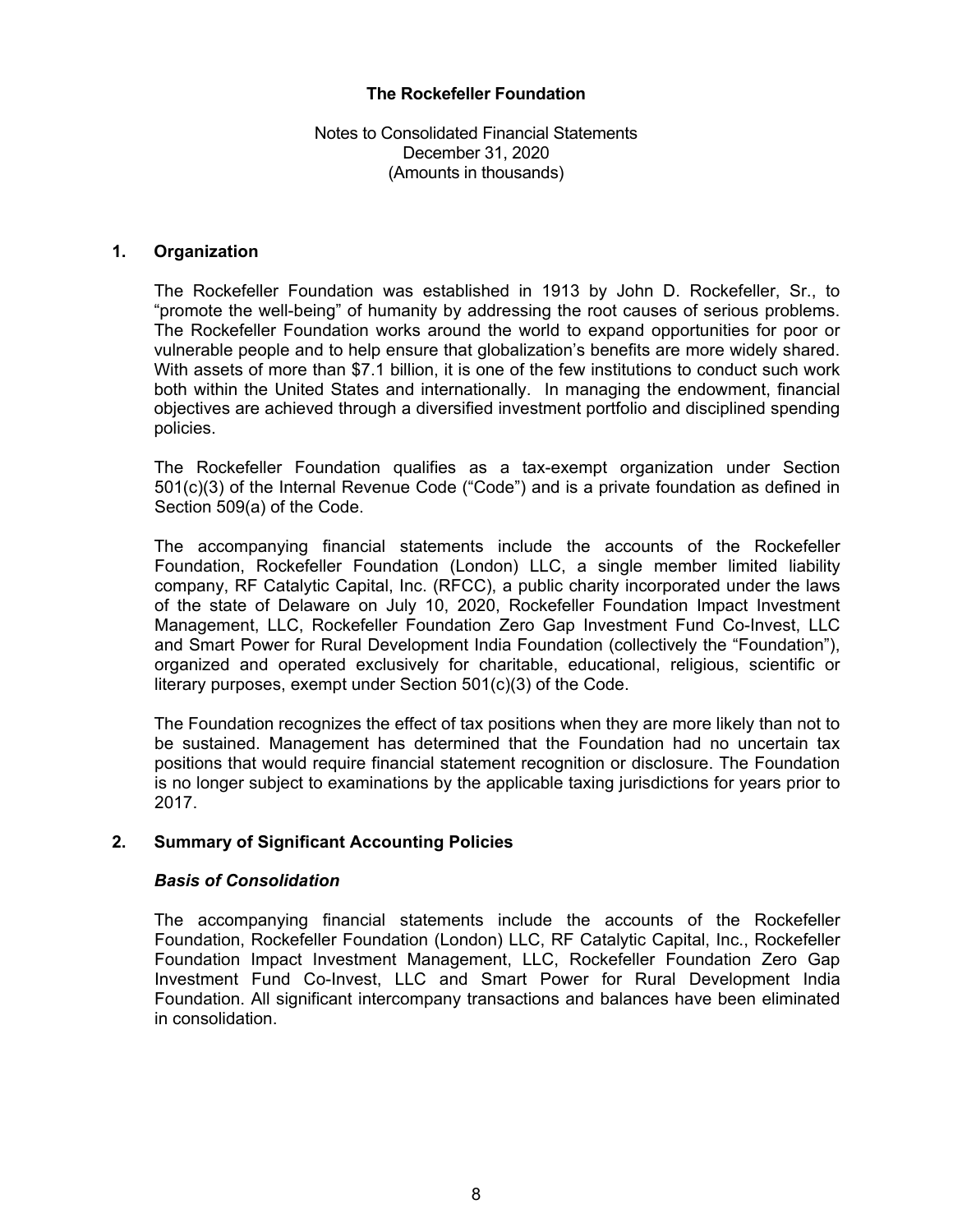Notes to Consolidated Financial Statements December 31, 2020 (Amounts in thousands)

# **2. Summary of Significant Accounting Policies** *(continued)*

#### *Basis of Presentation and Use of Estimates*

The consolidated financial statements have been prepared in accordance with U.S. GAAP which requires management to make estimates and assumptions that affect the reported amounts of assets and liabilities and disclosure of contingent assets and liabilities at the date of the consolidated financial statements and the reported amounts of revenues and expenses during the reporting period. Accordingly, actual results could differ from those estimates. Significant estimates made by management in the preparation of the financial statements include fair value of alternative investments, program related investments, pension and other post-retirement benefits and depreciation. Management believes that the estimates utilized in preparing these financial statements are reasonable and appropriate.

## *Net Asset Classifications*

 The Foundation reports information regarding financial position and activities according to two classes of net assets: without donor restrictions and with donor restrictions.

*Without donor restrictions* – Resources that are fully available at the discretion of management and the Board of Trustees (the Board), for use in activities within the Foundation's charter and mission.

*With donor restrictions* – Represent amounts restricted by donors to be used for specific activities or at some future date, or which require the Foundation to maintain in perpetuity. The Foundation does not currently maintain any donor restricted assets in perpetuity.

#### *Cash and Cash Equivalents*

 Cash and cash equivalents consists of cash and highly liquid debt instruments with maturities of 90 days or less at the time of purchase. Cash and cash equivalents held by the Foundation's investment managers, awaiting investment in various investment classes, are included within investments.

#### *Investments*

 The Foundation's investments consist of marketable securities; alternative investments and similar interests; and cash held for reinvestment. Alternative investments and similar interests include hedge funds, real asset and private equity fund investments. Alternative investments and similar interests are reported at the net asset value provided by the management of the respective fund as of December 31 and are reviewed by the Foundation's management for reasonableness. Management utilizes audited financial statements when available for alternative investments as part of its on-going due diligence and annual financial statement valuation process. All other investments are stated at fair value as of December 31 based upon active markets.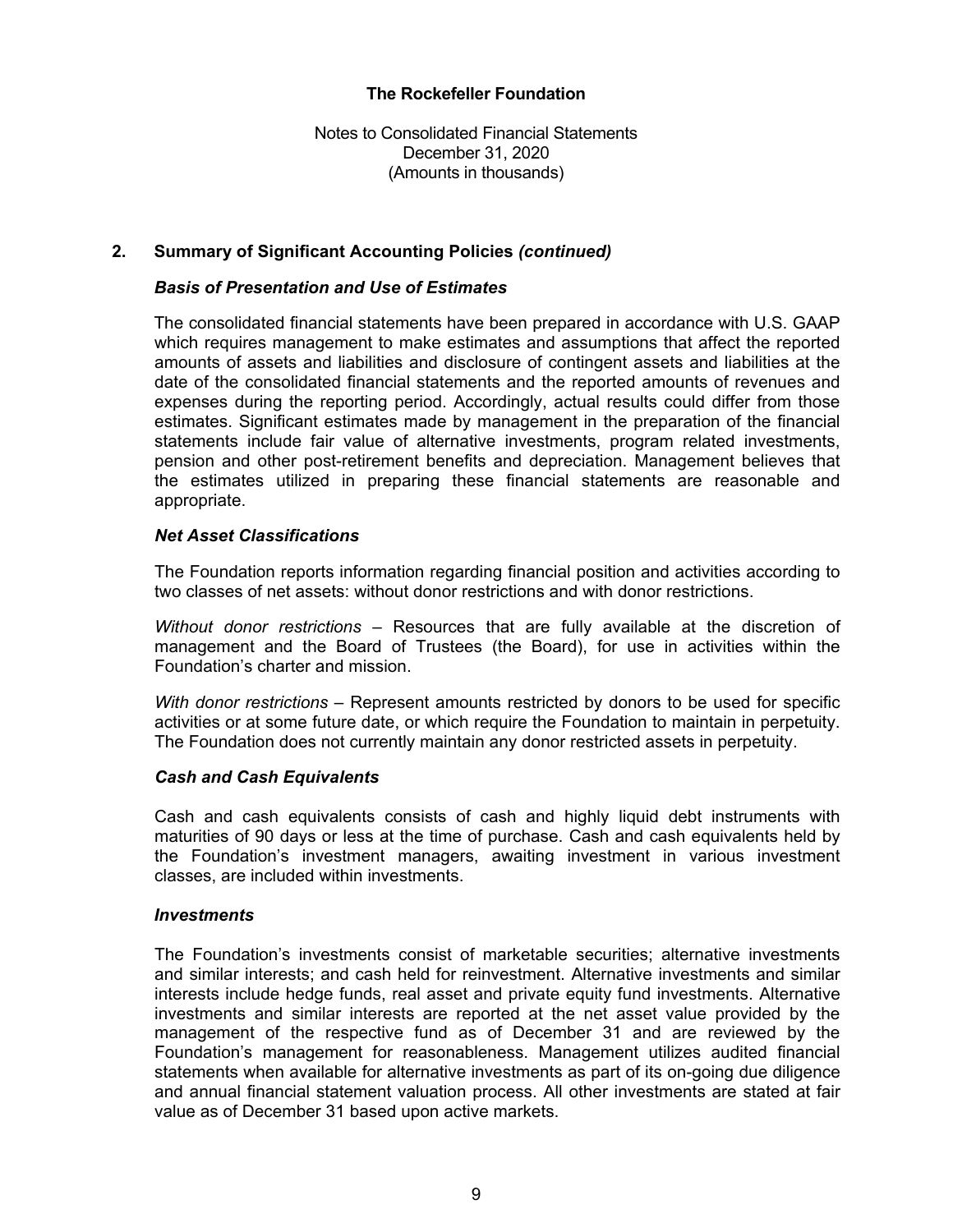Notes to Consolidated Financial Statements December 31, 2020 (Amounts in thousands)

## **2. Summary of Significant Accounting Policies** *(continued)*

#### *Investments*

 Interest income and related expenses are accounted for on the accrual basis. Dividend income and related expenses are recognized on the ex-dividend date, net of withholding taxes, where applicable. Realized gains and losses on investments in securities are calculated based on the specific identification method, based on the trade date.

 Transactions in other currencies are translated into U.S. dollars at the exchange rates in effect at the date of the transactions. Monetary assets and liabilities denominated in non-U.S. currency are reported at the exchange rates in effect at the end of the year. Any gain or loss arising from a change in exchange rates as of the date of the transaction is included in the change in realized gain on investments in the consolidated statements of activities. For the years ended December 31, 2020 and 2019, the realized and change in unrealized gain, resulting from foreign exchange was approximately \$5.1 million and \$13.3 million.

## *Derivatives*

 The Foundation records derivatives at fair value. The fair value of futures contracts is reflected in investments and the fair value of the interest rate swap is shown as a liability in the consolidated statements of financial position. Derivatives contain varying degrees of risk whereby changes in fair value of the securities underlying the financial instruments or the cost of satisfying the Foundation's obligations may exceed the amount recognized in the consolidated statements of financial position. Changes in the fair value of derivatives, excluding the interest rate swap, are included in the consolidated statements of activities as part of the unrealized appreciation on investments.

#### *Fair Value Measurements*

The Foundation follows U.S. GAAP guidance on Fair Value Measurements which defines fair value and establishes a fair value hierarchy organized into three levels based upon the input assumptions used in pricing assets and liabilities. Level 1 inputs have the highest reliability and are related to assets with unadjusted quoted prices in active markets. Level 2 inputs relate to assets and liabilities with other than quoted prices in active markets which may include quoted prices for similar assets or liabilities or other inputs which can be corroborated by observable market data. Level 3 inputs are unobservable inputs and are used to the extent that observable inputs do not exist. U.S. GAAP guidance excludes alternative investments from the fair value hierarchy when fair value is measured using the Net Asset Value ("NAV") per share as a practical expedient for fair value. The Foundation follows U.S. GAAP guidance which affects the presentation and disclosure requirements of financial liabilities where the fair value option has been elected, which exempts all entities that are not public business entities, as defined, from disclosing fair value information for financial instruments measured at amortized cost.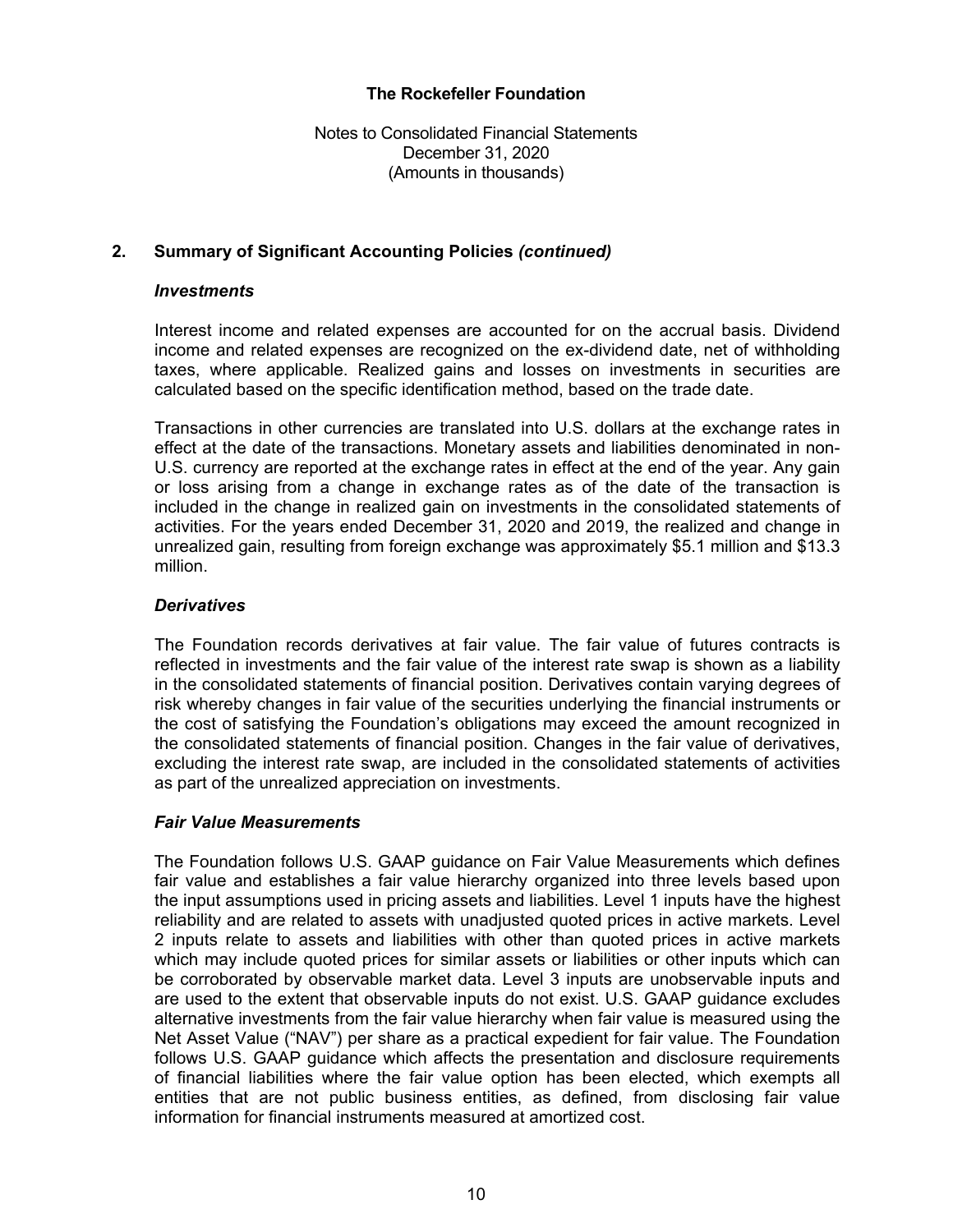Notes to Consolidated Financial Statements December 31, 2020 (Amounts in thousands)

# **2. Summary of Significant Accounting Policies** *(continued)*

#### *Investments Valuation*

Investments are carried at fair value. Fair value estimates are made at a specific point in time, based on available market information and judgments about the financial asset, including estimates of timing, amount of expected future cash flows, and the credit standing of the issuer. In some cases, the fair value estimates cannot be substantiated by comparison to independent markets. In addition, the disclosed fair value may not be realized in the immediate settlement of the financial asset and does not reflect any premium or discount that could result from offering for sale at one time, an entire holding of a particular financial asset. Potential taxes and other expenses that would be incurred in an actual sale or settlement are not reflected in amounts disclosed.

#### *Investment Expenses*

Direct investment expenses on the statements of activities consists of fees paid directly to the Foundation's investment managers as well as direct internal costs that the Foundation incurs in the generation of investment return. These costs include salaries, benefits, travel and other costs associated with the officers and staff responsible for the development and execution of the Foundation's investment strategy.

#### *Program Related Investments*

Program Related Investments ("PRI") are philanthropically driven, nonmarketable investments and loans to businesses that further the Foundation's mission. The Foundation's PRI portfolio is monitored periodically to determine the appropriateness of the net realizable value, which is reflected on the consolidated statements of financial position. PRI are stated at estimated fair value.

#### *Property, Furniture, Fixtures and Equipment, Net*

 Property, furniture, fixtures and equipment are stated at cost at the date of acquisition. Depreciation is provided using the straight-line method over the estimated useful lives of the respective assets. The estimated useful lives by asset class range from 3 to 30 years.

#### *Federal Excise and Unrelated Business Income Taxes*

During 2020, the Foundation is subject to a Federal excise tax of 1.39% on its net investment income. Accordingly, the Foundation provides for deferred Federal excise tax at 1.39% on the net unrealized appreciation in the fair value of investments as of the date of the consolidated statements of financial position. During 2019, the Foundation was subject to a Federal excise tax rate of 2% on its net investment income. Accordingly, the Foundation provided for deferred Federal excise tax at 2% on net unrealized appreciation in the fair value of investments as of the date of the consolidated statements of financial position.

Additionally, the Foundation's investment in certain alternative investments give rise to unrelated business income tax ("UBIT") liabilities taxed at general corporate rates of 21%.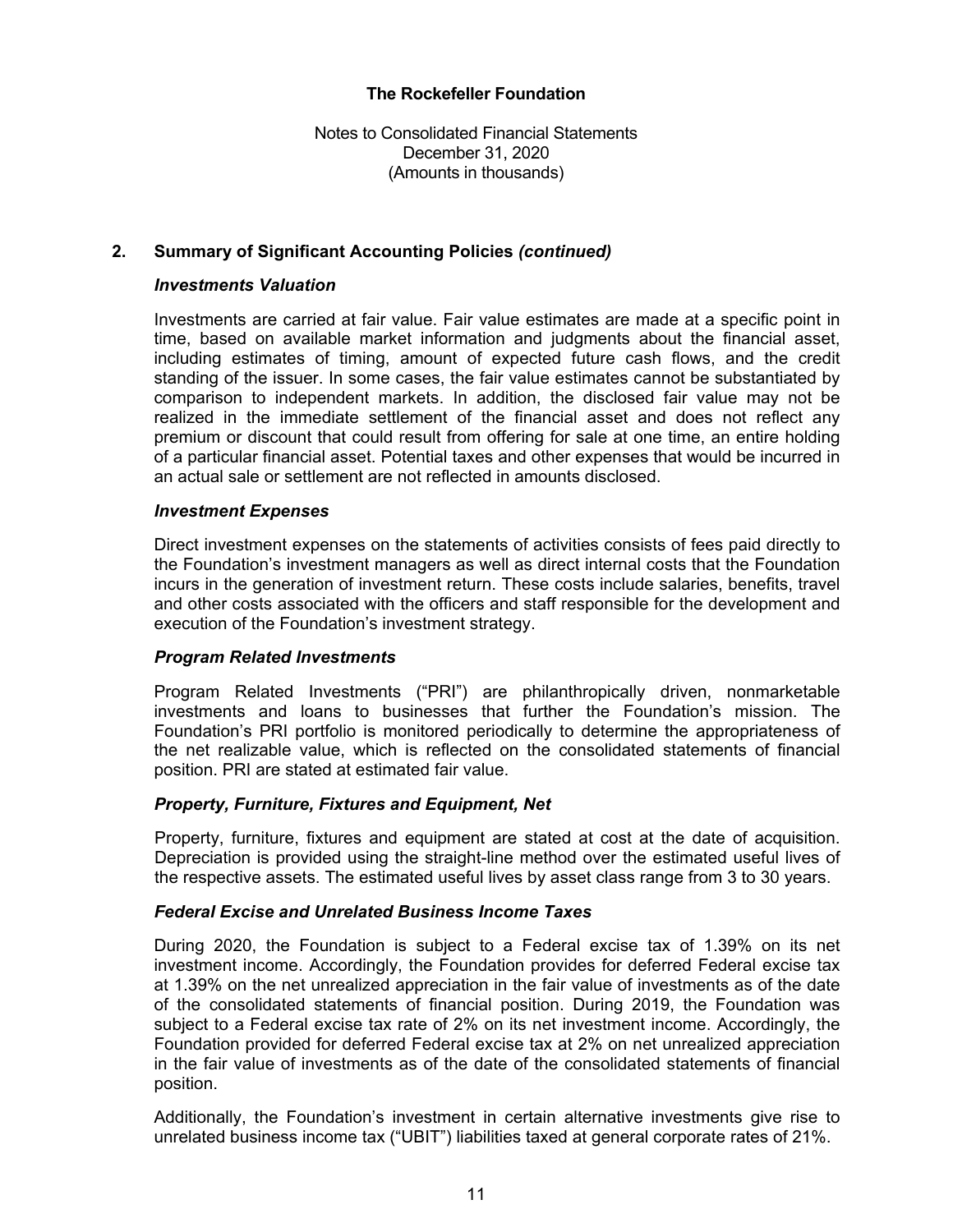Notes to Consolidated Financial Statements December 31, 2020 (Amounts in thousands)

## **2. Summary of Significant Accounting Policies** *(continued)*

#### *Functional Expenses*

The Foundation allocates expenses on a functional basis among its various program and supporting services. Expenditures that are attributed to a specific program or supporting service are reported accordingly. Therefore, costs are directly assigned and are not allocated across various bases.

Program services consists of the Foundation's work in supporting programs in Power and Climate, Health, Food, Equity and Economic Opportunity, Co-Impact Innovation, Innovative Finance, and Communications, Policy and Advocacy. This includes grants, direct charitable activities and program costs. Supporting services consists of the President's Office, Operations and Legal divisions, in addition to federal excise taxes.

#### *Subsequent Events*

In connection with the preparation of the consolidated financial statements, the Foundation evaluated subsequent events from December 31, 2020 through June 7, 2021, which was the date the consolidated financial statements were available for issuance.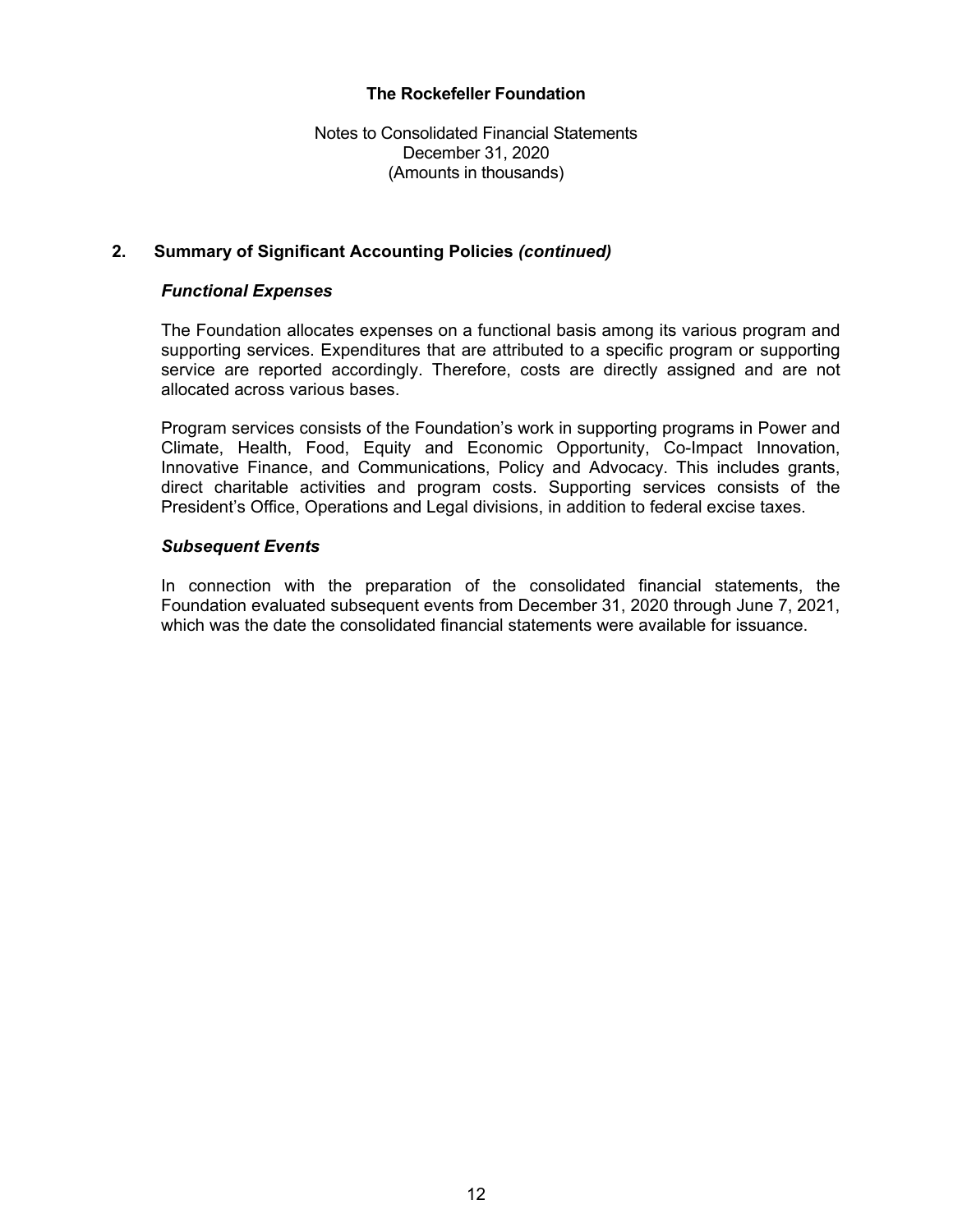Notes to Consolidated Financial Statements December 31, 2020 (Amounts in thousands)

## **3. Investments**

The Foundation's investment portfolio at December 31, at fair value, consists of the following:

|                                         | 2020          | 2019          |
|-----------------------------------------|---------------|---------------|
|                                         |               |               |
| Cash and cash equivalents               | \$<br>359,548 | \$<br>233,130 |
| Equity Long/Short Hedge Funds           |               |               |
| Domestic equities                       | 68,800        | 71,250        |
| International equities                  | 679,403       | 390,135       |
| Event Driven/Multi-Strategy Hedge Funds |               |               |
| Domestic equities                       | 101,097       | 97,928        |
| International equities                  | 135,955       | 194,193       |
| Passive Fixed Income                    |               |               |
| Cash and cash equivalents               | 38            |               |
| Domestic fixed income                   | 127,995       | 192,844       |
| Global Macro Hedge Funds                |               |               |
| International equities                  |               | 54,779        |
| Marketable Other Hedge Funds            |               |               |
| International equities                  | 72,969        | 71,254        |
| Non-Marketable Other Hedge Funds        |               |               |
| Domestic equities                       | 10,759        | 1,208         |
| International equities                  | 26,876        | 21,403        |
| Developed Equity                        |               |               |
| Cash and cash equivalents               | 1             | 3             |
| Domestic equities                       | 768,875       | 639,524       |
| International equities                  | 224,201       | 207,181       |
| <b>Emerging Markets</b>                 |               |               |
| Domestic equities                       | 106,321       | 133,102       |
| International equities                  | 332,255       | 216,621       |
| Marketable Distressed Hedge Funds       |               |               |
| Domestic equities                       | 10,077        | 14,712        |
| Non-Marketable Distressed Hedge Funds   |               |               |
| Domestic equities                       | 42,514        | 43,598        |
| International equities                  | 10,480        | 9,896         |
| Portable Alpha Funds                    |               |               |
| Cash and cash equivalents               | 11,644        | 9,406         |
| Domestic fixed income                   |               | 33,045        |
| International equities                  | 64,366        | 97,185        |
| <b>Private Equity Funds</b>             |               |               |
| Cash and cash equivalents               | 966           |               |
| Domestic equities                       | 863,706       | 660,679       |
| International equities                  | 2,105,363     | 1,085,864     |
| <b>Real Estate Funds</b>                |               |               |
| Domestic equities                       | 32,720        | 38,569        |
| International equities                  | 45,652        | 45,806        |
| <b>Resources Funds</b>                  |               |               |
| Domestic equities                       | 101,416       | 148,313       |
| International equities                  | 33,320        | 47,870        |
| Relative Value Hedge Funds              |               |               |
| International equities                  | 62,427        | 60,757        |
| Pending securities transactions - net   | 7,681         | 3,693         |
|                                         |               |               |
| Total                                   | \$6,407,425   | \$4,823,948   |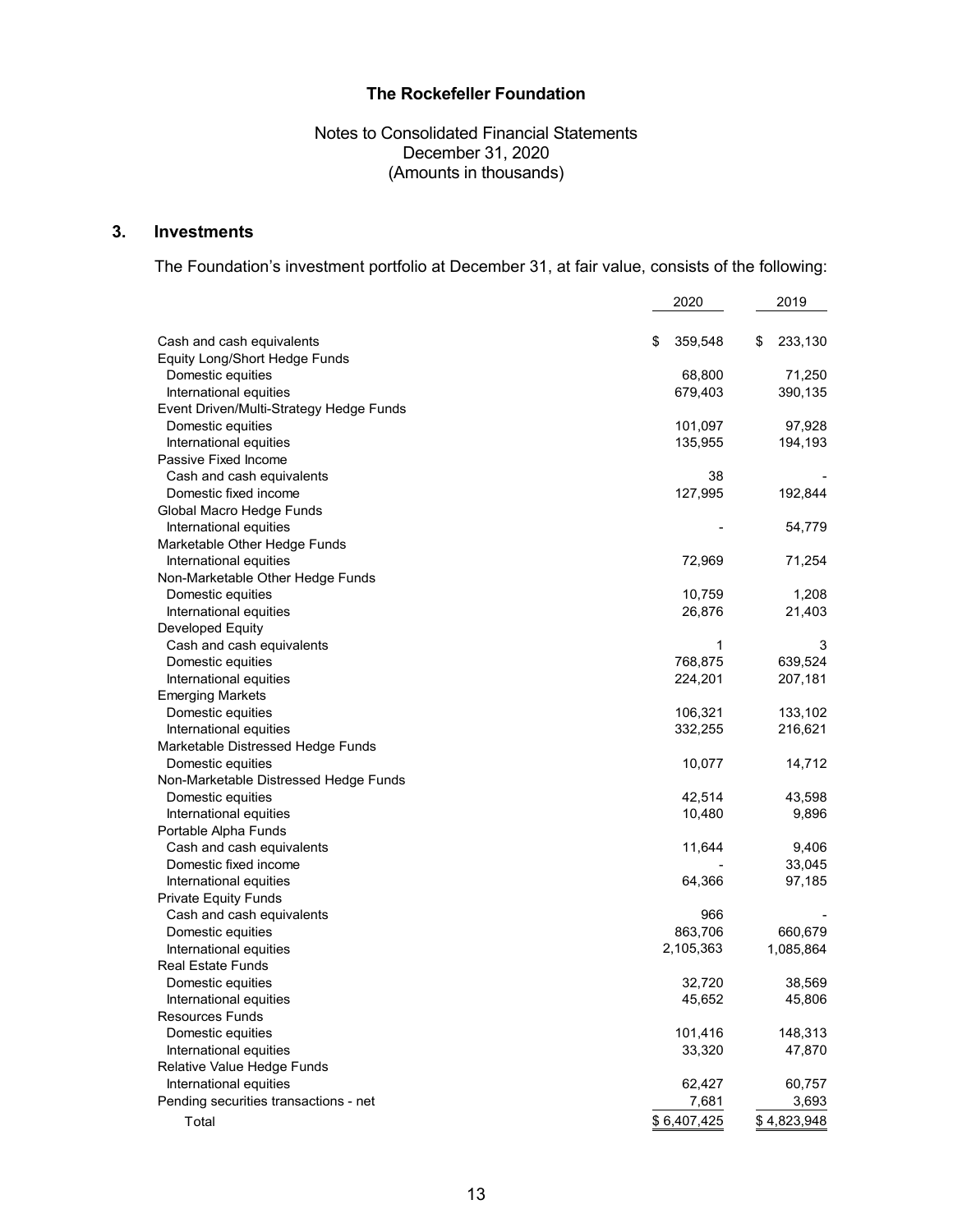## Notes to Consolidated Financial Statements December 31, 2020 (Amounts in thousands)

# **3. Investments** *(continued)*

The following are major categories of investments as of December 31:

|                                  |                   | 2020          | 2019          |               |  |  |
|----------------------------------|-------------------|---------------|---------------|---------------|--|--|
|                                  | <b>Fair Value</b> | Cost          | Fair Value    | Cost          |  |  |
| <b>Marketable Securities</b>     |                   |               |               |               |  |  |
| Cash and cash equivalents        | 372,197<br>\$     | 372,197<br>\$ | 242,539<br>\$ | 242,539<br>\$ |  |  |
| U.S. and other government        |                   |               |               |               |  |  |
| obligations                      | 74,749            | 75,288        | 33,045        | 31,766        |  |  |
| ETFs, mutual and commingled fund | 1,549,264         | 818,196       | 1,486,457     | 905,279       |  |  |
| Common stock                     |                   | 382           |               | 382           |  |  |
| Subtotal                         | 1,996,210         | 1,266,063     | 1,762,041     | 1,179,966     |  |  |
| Alternative Investments and      |                   |               |               |               |  |  |
| Similar Interests                |                   |               |               |               |  |  |
| Hedge funds                      | 1,221,357         | 768,869       | 1,031,113     | 770,889       |  |  |
| Real assets                      | 213,108           | 435,299       | 280,558       | 442,789       |  |  |
| Private equity                   | 2,969,069         | 1,295,987     | 1,746,543     | 1,220,928     |  |  |
| Subtotal                         | 4,403,534         | 2,500,155     | 3,058,214     | 2,434,606     |  |  |
| Pending securities               |                   |               |               |               |  |  |
| transactions - net               | 7,681             | 7,615         | 3,693         | 4,096         |  |  |
| Total                            | \$6,407,425       | \$3,773,833   | \$4,823,948   | \$3,618,668   |  |  |

The following tables summarize the fair value of investments valued at fair value on a recurring basis at December 31, grouped by the fair value hierarchy, for those investments subject to categorization within such hierarchy:

| 2020                                    |           |                    |               |  |  |  |  |  |  |
|-----------------------------------------|-----------|--------------------|---------------|--|--|--|--|--|--|
|                                         |           | Other              |               |  |  |  |  |  |  |
|                                         |           | <b>Investments</b> |               |  |  |  |  |  |  |
|                                         |           | Measured at        |               |  |  |  |  |  |  |
|                                         |           | <b>Net Asset</b>   |               |  |  |  |  |  |  |
|                                         | Level 1   | Value (*)          | Total         |  |  |  |  |  |  |
| Cash and cash equivalents               | \$359,548 | \$                 | \$<br>359,548 |  |  |  |  |  |  |
| Equity long/short hedge funds           |           | 748,203            | 748,203       |  |  |  |  |  |  |
| Event driven/multi-strategy hedge funds |           | 237,052            | 237,052       |  |  |  |  |  |  |
| Passive fixed income                    | 128,033   |                    | 128,033       |  |  |  |  |  |  |
| Marketable other hedge funds            |           | 72,969             | 72,969        |  |  |  |  |  |  |
| Non-marketable other hedge funds        |           | 37,635             | 37,635        |  |  |  |  |  |  |
| Developed equity                        | 62,453    | 930,624            | 993,077       |  |  |  |  |  |  |
| Emerging markets                        | 82,464    | 356,112            | 438,576       |  |  |  |  |  |  |
| Marketable distressed hedge funds       |           | 10,077             | 10,077        |  |  |  |  |  |  |
| Non-marketable distressed hedge funds   |           | 52,994             | 52,994        |  |  |  |  |  |  |
| Portable alpha funds                    | 11,644    | 64,366             | 76,010        |  |  |  |  |  |  |
| Private equity funds                    | 15,621    | 2,954,414          | 2,970,035     |  |  |  |  |  |  |
| Real estate funds                       |           | 78,372             | 78,372        |  |  |  |  |  |  |
| Resources funds                         | 122       | 134,614            | 134,736       |  |  |  |  |  |  |
| Relative value hedge funds              |           | 62,427             | 62,427        |  |  |  |  |  |  |
| Pending securities transactions - net   | 7,681     |                    | 7,681         |  |  |  |  |  |  |
| Total                                   | 667,566   | \$5,739,859        | \$6,407,425   |  |  |  |  |  |  |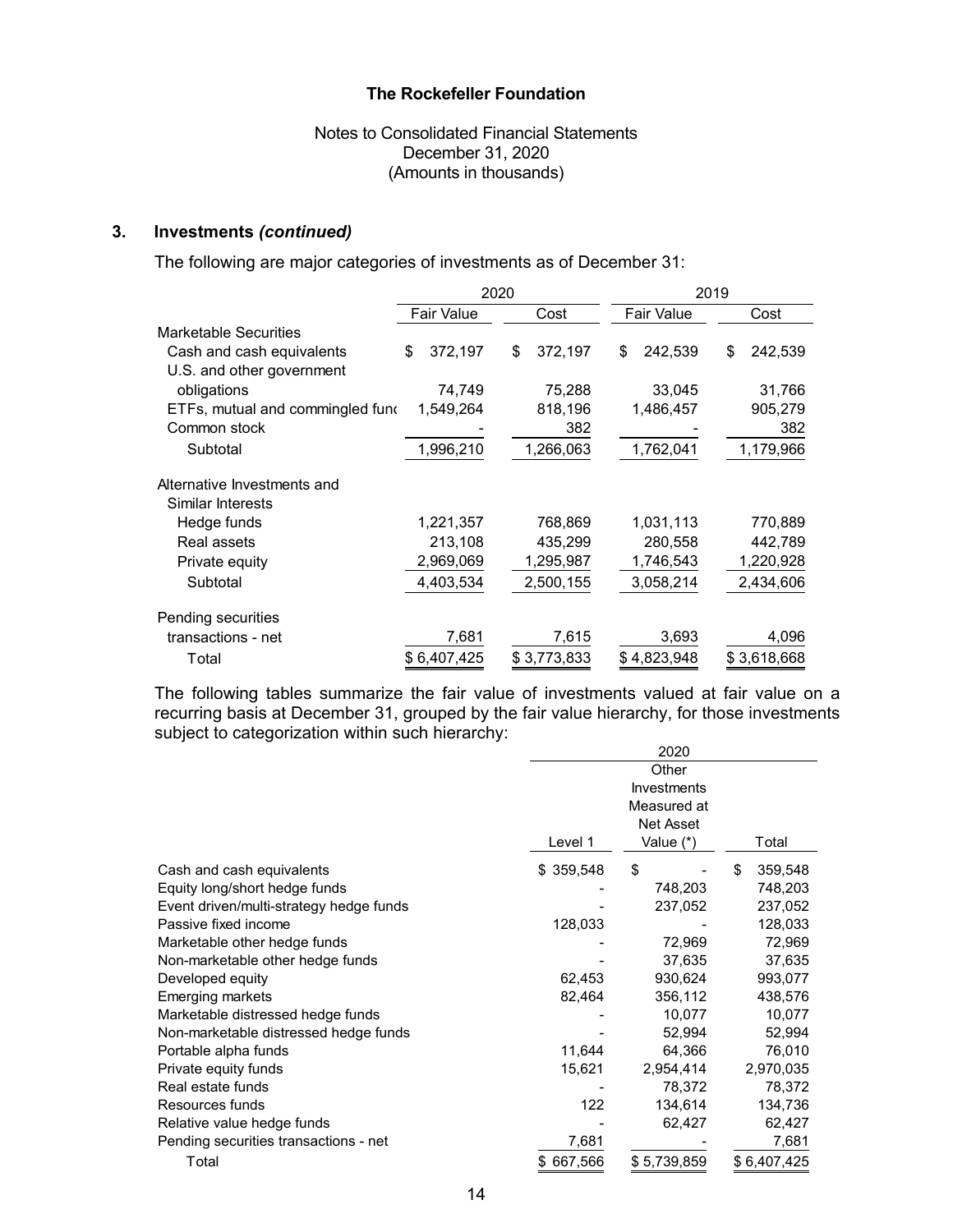# Notes to Consolidated Financial Statements December 31, 2020 (Amounts in thousands)

# **3. Investments** *(continued)*

|                                         | 2019               |                               |               |  |  |  |  |
|-----------------------------------------|--------------------|-------------------------------|---------------|--|--|--|--|
|                                         | Other              |                               |               |  |  |  |  |
|                                         | <b>Investments</b> |                               |               |  |  |  |  |
|                                         |                    | Measured at                   |               |  |  |  |  |
|                                         |                    | <b>Net Asset</b><br>Value (*) |               |  |  |  |  |
|                                         | Level 1            | Total                         |               |  |  |  |  |
| Cash and cash equivalents               | \$233,130          | \$                            | 233,130<br>\$ |  |  |  |  |
| Equity long/short hedge funds           |                    | 461,385                       | 461,385       |  |  |  |  |
| Event driven/multi-strategy hedge funds |                    | 292,121                       | 292,121       |  |  |  |  |
| Passive fixed income                    | 192,844            |                               | 192,844       |  |  |  |  |
| Global macro hedge funds                |                    | 54,779                        | 54,779        |  |  |  |  |
| Marketable other hedge funds            |                    | 71,254                        | 71,254        |  |  |  |  |
| Non-marketable other hedge funds        |                    | 22,611                        | 22,611        |  |  |  |  |
| Developed equity                        | 3                  | 846,705                       | 846,708       |  |  |  |  |
| <b>Emerging markets</b>                 |                    | 349,723                       | 349,723       |  |  |  |  |
| Marketable distressed hedge funds       |                    | 14,712                        | 14,712        |  |  |  |  |
| Non-marketable distressed hedge funds   |                    | 53,494                        | 53,494        |  |  |  |  |
| Portable alpha funds                    | 37,640             | 101,996                       | 139,636       |  |  |  |  |
| Private equity funds                    | 11,348             | 1,735,195                     | 1,746,543     |  |  |  |  |
| Real estate funds                       |                    | 84.375                        | 84,375        |  |  |  |  |
| Resources funds                         |                    | 196,183                       | 196,183       |  |  |  |  |
| Relative value hedge funds              |                    | 60,757                        | 60,757        |  |  |  |  |
| Pending securities transactions - net   | 3,693              |                               | 3,693         |  |  |  |  |
| Total                                   | \$ 478,658         | \$4,345,290                   | \$4,823,948   |  |  |  |  |

 (\*) As discussed in Note 2, investments that are measured using the practical expedient are not classified within the fair value hierarchy.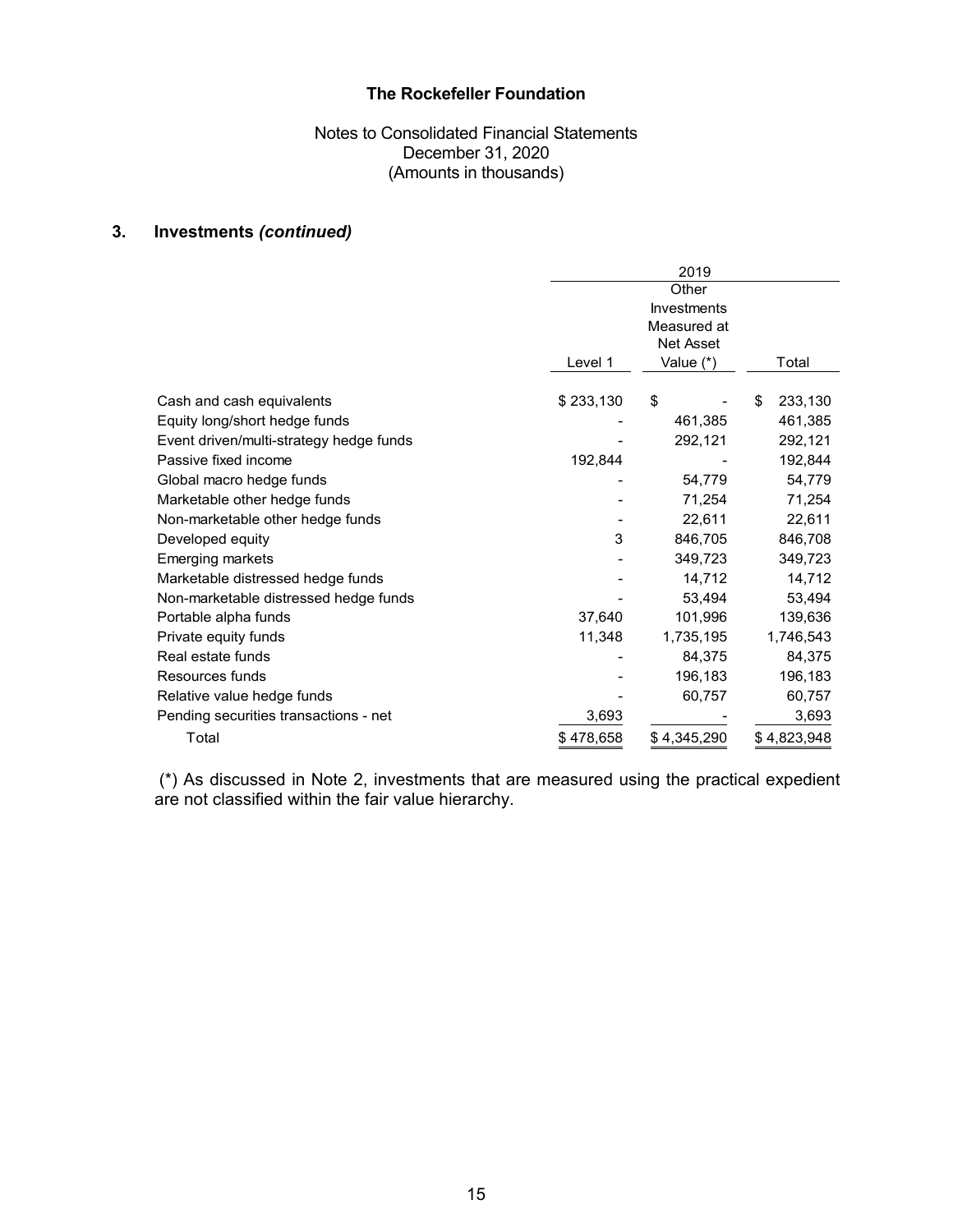#### Notes to Consolidated Financial Statements December 31, 2020 (Amounts in thousands)

#### **3. Investments** *(continued)*

Information in the following table summarizes the various redemption, lock-up provisions, and unfunded commitments of alternative investments measured at NAV using the practical expedient at December 31, 2020.

|                                                                                                                            | 2020                       |                                                                                                  |                             |                         |
|----------------------------------------------------------------------------------------------------------------------------|----------------------------|--------------------------------------------------------------------------------------------------|-----------------------------|-------------------------|
| <b>Investment Category</b>                                                                                                 | Fair Value                 | <b>Redemption Frequency</b>                                                                      | Redemption<br>Notice Period | Unfunded<br>Commitments |
| Equity long/short hedge funds                                                                                              |                            |                                                                                                  |                             |                         |
| Long/short hedge funds (a1)                                                                                                | 739,087<br>\$              | Monthly, quarterly, semi-<br>annual and greater - lockup<br>periods expire in Aug '22, Feb<br>23 | 1-90 Days                   | \$                      |
| Restricted portion of fund investment (a1)<br>Residual interest (a2)                                                       | 4,873<br>4,243             | N/A<br>N/A                                                                                       | N/A<br>N/A                  |                         |
| Event driven/multi-strategy hedge funds                                                                                    |                            |                                                                                                  |                             |                         |
| Event driven/multi-strategy hedge funds (b1)<br>Restricted portion of fund investments (b1)<br>Residual interests (b2)     | 203,844<br>30,731<br>2,477 | Quarterly, semi-annual and<br>greater<br>N/A<br>N/A                                              | 60-90 days<br>N/A<br>N/A    | 3,325                   |
| Marketable other hedge funds (c)                                                                                           | 72,969                     | Annual                                                                                           | 90 days                     |                         |
| Non-Marketable other hedge funds (d)                                                                                       | 37,635                     | Private equity structure                                                                         | N/A                         | 19,582                  |
| Developed equity (e)                                                                                                       | 930,624                    | Daily, monthly, quarterly                                                                        | $1-90$ days                 |                         |
| Emerging markets (f)                                                                                                       | 356,112                    | Daily, monthly, every other<br>month, semi-annually                                              | $1-90$ days                 |                         |
| Distressed funds (g)<br>Marketable distressed hedge funds<br>- residual interests<br>Non-marketable distressed hedge funds | 10,040<br>37<br>52,994     | Private equity structure<br>N/A<br>Private equity structure                                      | N/A<br>N/A<br>N/A           | 26,244                  |
| Portable alpha funds (h)                                                                                                   | 64,366                     | Quarterly                                                                                        | 65 days                     |                         |
| Private equity funds (i)                                                                                                   | 2,954,414                  | Private equity structure                                                                         | N/A                         | 412,650                 |
| Real estate funds (j)                                                                                                      | 78,372                     | Private equity structure                                                                         | N/A                         | 43,973                  |
| Resources funds (k)                                                                                                        | 134,614                    | Private equity structure                                                                         | N/A                         | 73,110                  |
| Relative value hedge funds (I)<br>Total                                                                                    | 62,427<br>\$5,739,859      | Annual                                                                                           | 60 days                     | \$<br>578,884           |

- (a1) **Long/short hedge funds –** This category includes investments in funds that employ deep fundamental, company-specific research to identify businesses with favorable fundamental and technical factors to invest long and unfavorable fundamental and technical factors to invest short. These managers may also vary exposures based on the prevailing market environment.
- (a2) **Residual interest** This category includes a residual interest in three funds that were previously redeemed.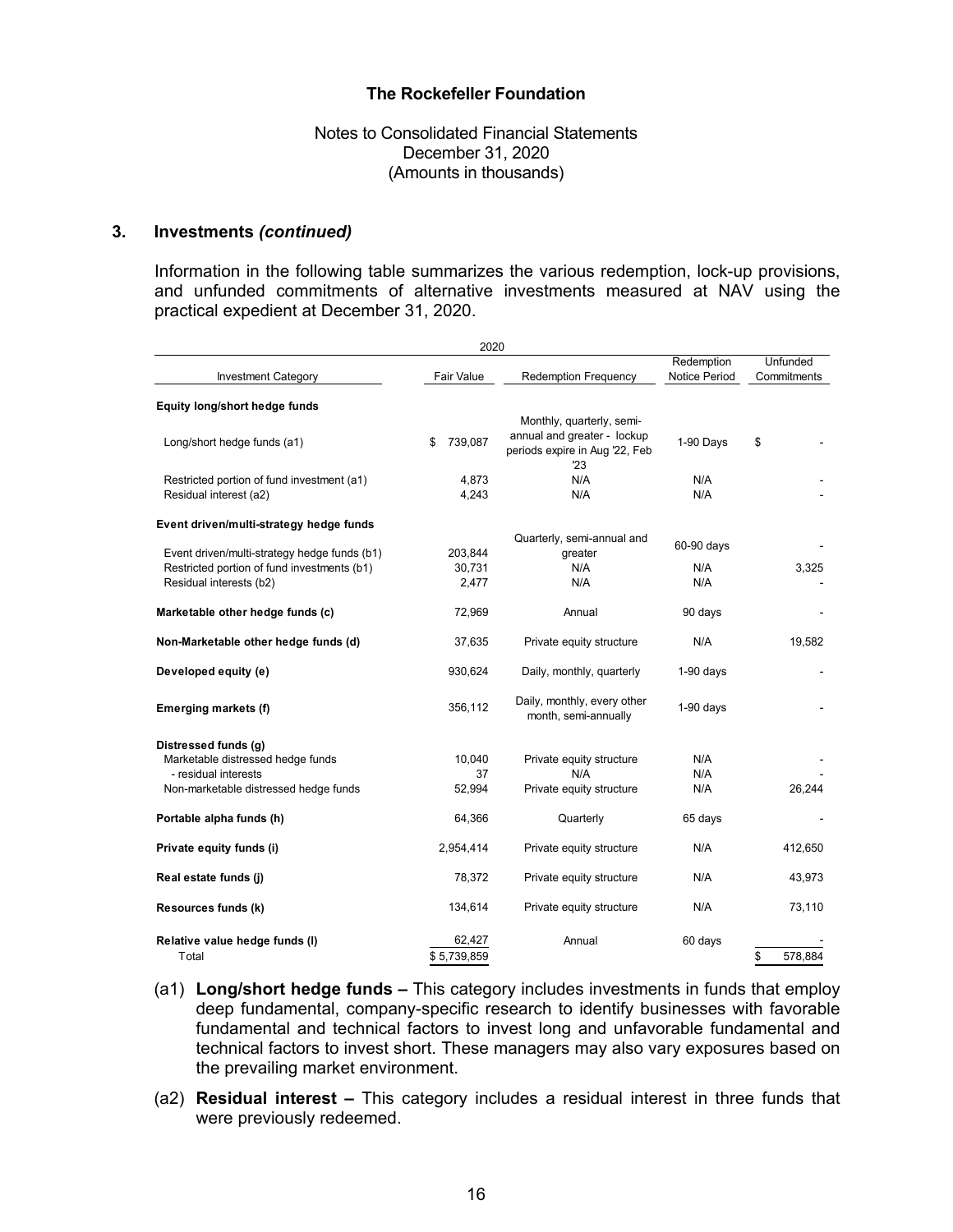Notes to Consolidated Financial Statements December 31, 2020 (Amounts in thousands)

#### **3. Investments** *(continued)*

- (b1) **Event driven/multi-strategy hedge funds –** This category includes investments in funds that seek to invest opportunistically across the following strategies: credit long/short, distressed, risk arbitrage, convertibles, equity and private investments/special situations. The allocation to sub-strategies varies based on the manager's assessment of risk/reward for each sub-strategy and attractiveness of each individual opportunity. Typically, all investments are supported by deep fundamental research on the industry and company level.
- (b2) **Residual interests** This category includes residual interests in two funds that were previously redeemed.
- (c) **Marketable other hedge funds –** This category is comprised of one fund, which employs quantitative, market neutral based strategies across differing time horizons.
- (d) **Non-marketable other hedge funds** This category is comprised of private funds that, because of the types of securities in which they invest (e.g., credit), don't qualify for inclusion in the Foundation's private equity portfolio. This category consists of three funds: (i) a senior debt fund that owns bank loans of primarily private companies in the U.S., (ii) a direct lending fund that makes private loans to Brazilian entities, and (iii) a litigation finance fund that invests in and manages legal claims in Brazil.
- (e) **Developed equity –** This category generally includes investments in funds that invest in common stocks across developed markets.
- (f) **Emerging markets –** This category generally includes investments in funds that invest in common stocks across emerging and frontier markets.
- (g) **Distressed funds –** This category includes funds that invest in the debt or postreorganization equity of distressed companies. The portfolios are typically invested long and have low turnover, as distressed investments take months to years to work out. As such, these funds require longer lockups or private equity capital call/distribution structures.
- (h) **Portable alpha funds –** This category includes an account that combines U.S. Intermediate Treasury beta and alpha generating components.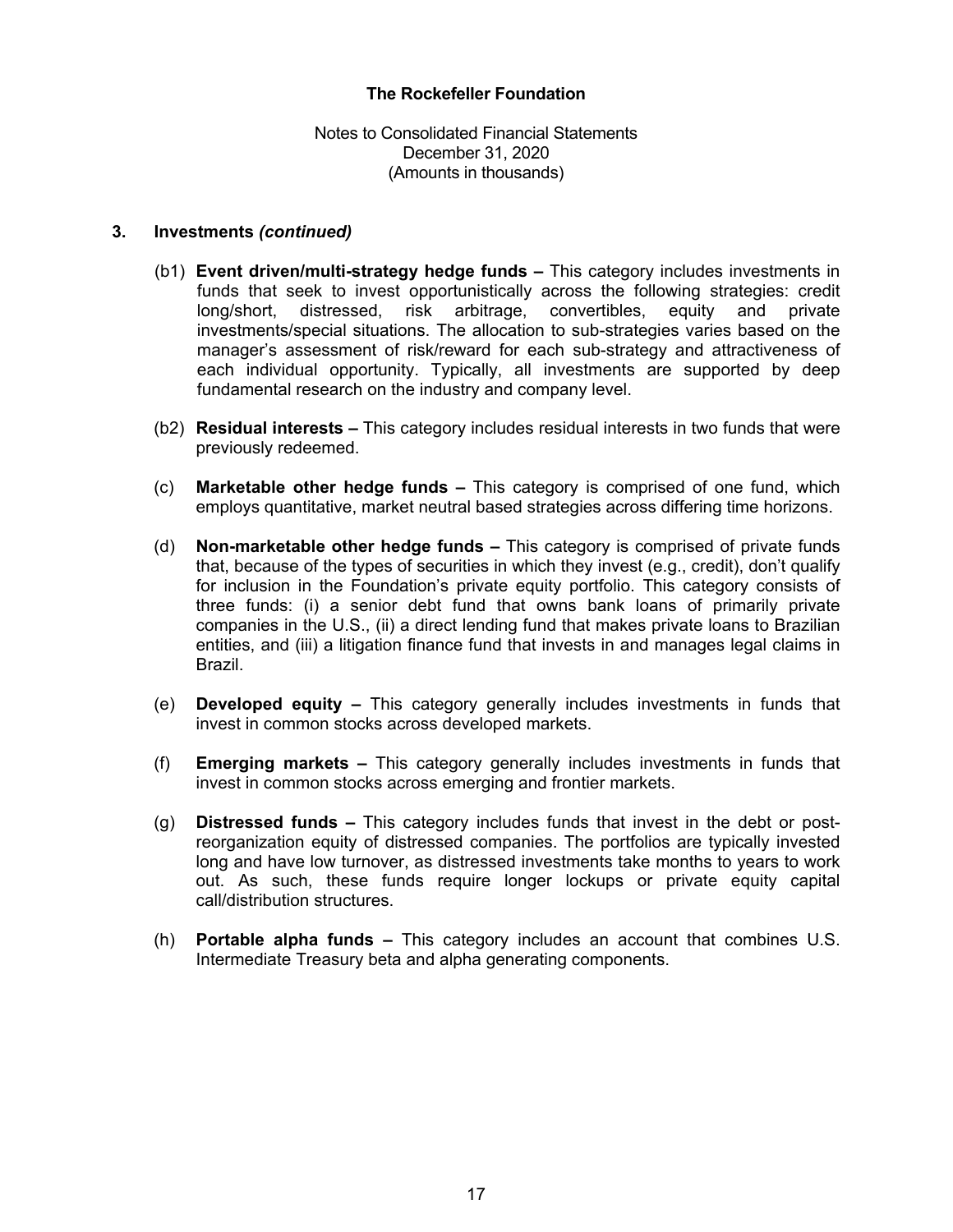Notes to Consolidated Financial Statements December 31, 2020 (Amounts in thousands)

#### **3. Investments** *(continued)*

- (i) **Private equity funds –** This category includes buyout, growth equity and venture capital funds. The Foundation invests in these funds via a partnership structure, and the funds then invest equity capital into a portfolio of private companies. Whereas buyout funds are typically characterized by control (≥50% ownership), growth equity funds usually make minority investments. Venture capital funds focus on early-stage, startup opportunities with potentially greater reward but also higher risk. These funds may invest in an array of companies, geographies and sectors. Distributions are received as the underlying fund investments are liquidated; final liquidations are estimated to occur within eight to 12 years of a fund's inception.
- (j) **Real estate funds –** This category includes real estate funds that invest in commercial real estate globally. Realized distributions of capital from each fund will be received as the underlying investments of the funds are liquidated. Final liquidations are estimated to occur within the next five to 10 years.
- (k) **Resource funds –** This category includes natural resource related private equity funds that primarily invest in the energy sector. Realized distributions of capital from each fund will be received as the underlying investments of the funds are liquidated; final liquidations are estimated to occur within the next five to 15 years.
- (l) **Relative value hedge funds** This category includes one fund that utilizes an investment strategy that seeks to take advantage of price differentials between related financial instruments, such as stocks and bonds, by simultaneously buying and selling the different securities—thereby allowing investors to potentially profit from the "relative value" of the two securities. This strategy invests across global markets, with a focus on structured credit, corporate credit, interest rates and currencies.

#### **4. Liquidity and Availability of Resources**

The Foundation's financial assets and resources available to meet cash needs for general expenditures within one year of the date of the consolidated statements of financial position were as follows for December 31, 2020:

|                                                         | 2020          |   | 2019        |
|---------------------------------------------------------|---------------|---|-------------|
| <b>Financial Assets</b>                                 |               |   |             |
| Cash and cash equivalents                               | \$<br>640,711 | S | 33,978      |
| Redemptions, dividends, interest, and other receivables | 644           |   | 595         |
| Investments                                             | 6,407,425     |   | 4,823,948   |
| <b>Total Financial Assets</b>                           | 7,048,780     |   | 4,858,521   |
| Less:                                                   |               |   |             |
| Illiquid investments                                    | (3,592,320)   |   | (2,438,560) |
| Receivables/security deposits                           | (157)         |   | (104)       |
| Financial Assets Available to Meet Cash Needs for       |               |   |             |
| General Expenditure Within One Year                     | 3,456,303     |   | 2,419,857   |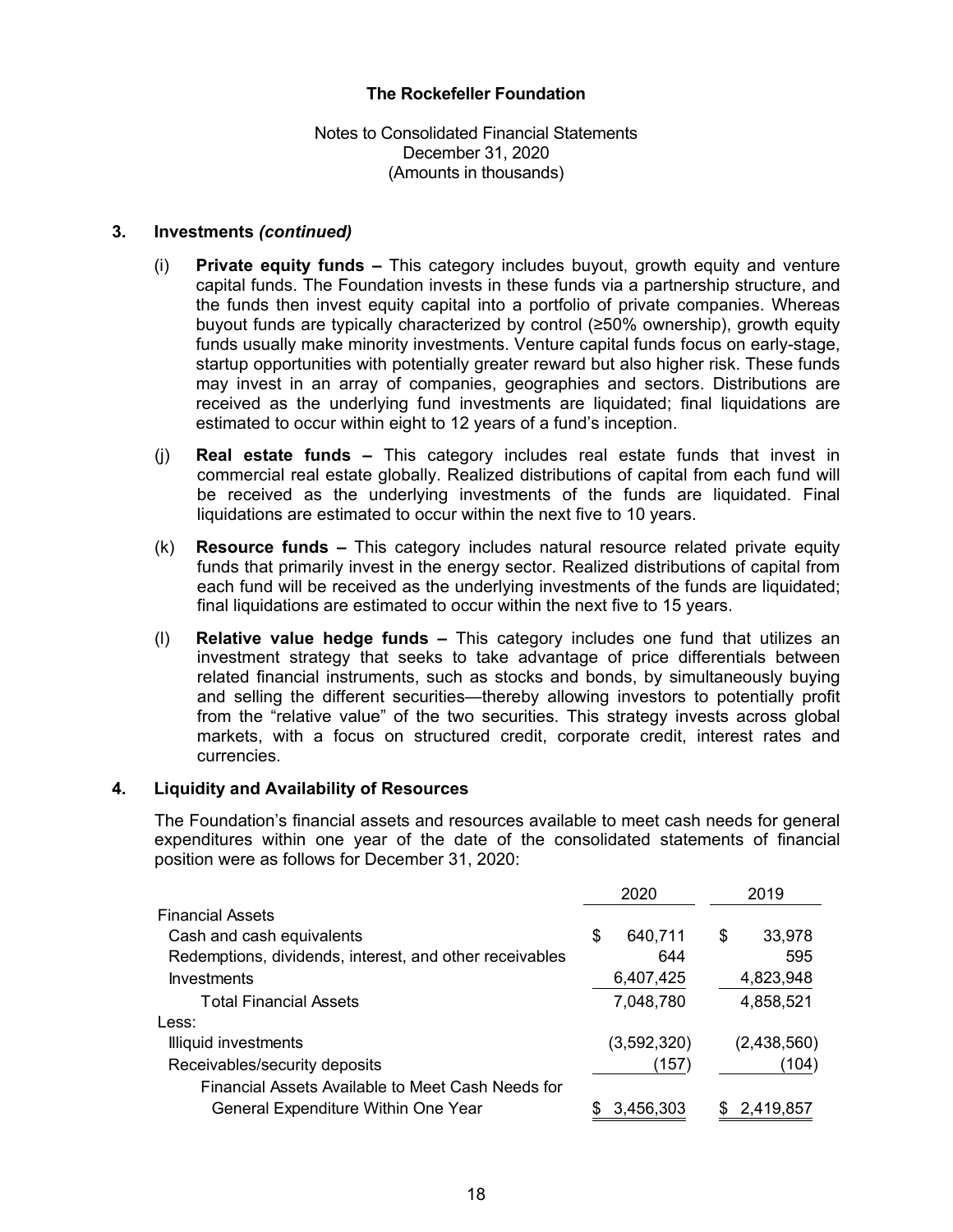Notes to Consolidated Financial Statements December 31, 2020 (Amounts in thousands)

#### **4. Liquidity and Availability of Resources** *(continued)*

 As part of the Foundation's liquidity management strategy, the Foundation structures its financial assets to be available as its grant payments and other general liabilities come due. The withdrawals are adjusted based on the grants to be disbursed and other factors affecting available cash such as capital calls on investments, investment income and capital distributions, general operating expenses, program costs and other factors affecting available cash. The Foundation also maintains three lines of credit totaling \$300 million with a bank that can be drawn upon as needed during the year.

## **5. Derivative Financial Instruments**

Derivative Financial Instruments "Derivatives" used by the Foundation are contracts that derive their value from changes in values of underlying securities, typically, stocks, bonds or other assets. The Foundation directly invests in futures on U.S. Treasury bonds. The U.S. Treasury futures are purchased or sold at minimum transaction cost to adjust desired asset mix.

The Foundation's assets include the initial margin and unrealized gains and losses of the derivative contracts purchased and sold by the Foundation. Fair values of the Foundation's derivative financial instruments generally are determined by quoted market prices. Also, within the Foundation's alternative investments, managers may create additional exposure for the Foundation through short sales of securities, and trading in futures and forward contracts, options, swaps and other derivative products. However, the Foundation's exposure to derivatives held by its limited partnership investments is restricted to its contributed and committed capital to those limited partnerships.

The full market risk and credit risk of derivative financial instruments are associated with their underlying contract amounts or "notional values" in addition to their fair values. Market risk represents potential loss from the decrease in the value of these financial instruments. Credit risk represents potential loss from possible nonperformance by the counterparties of their contracts.

Upon entering into a derivative contract, the Foundation deposits and maintains as collateral such initial margin as required by the exchange on which the transaction is traded. Pursuant to the contract, the Foundation is to receive from, or pay to, the broker an amount of cash equal to the daily fluctuation in the value of the contract, also known as the variation margin. The Foundation records daily fluctuations in the variation margin account as realized gains and losses. At December 31, 2020 and 2019, \$322 and \$749 was on deposit with the brokers as collateral for margin requirements on futures, which is included in investments as U.S. and other government obligations.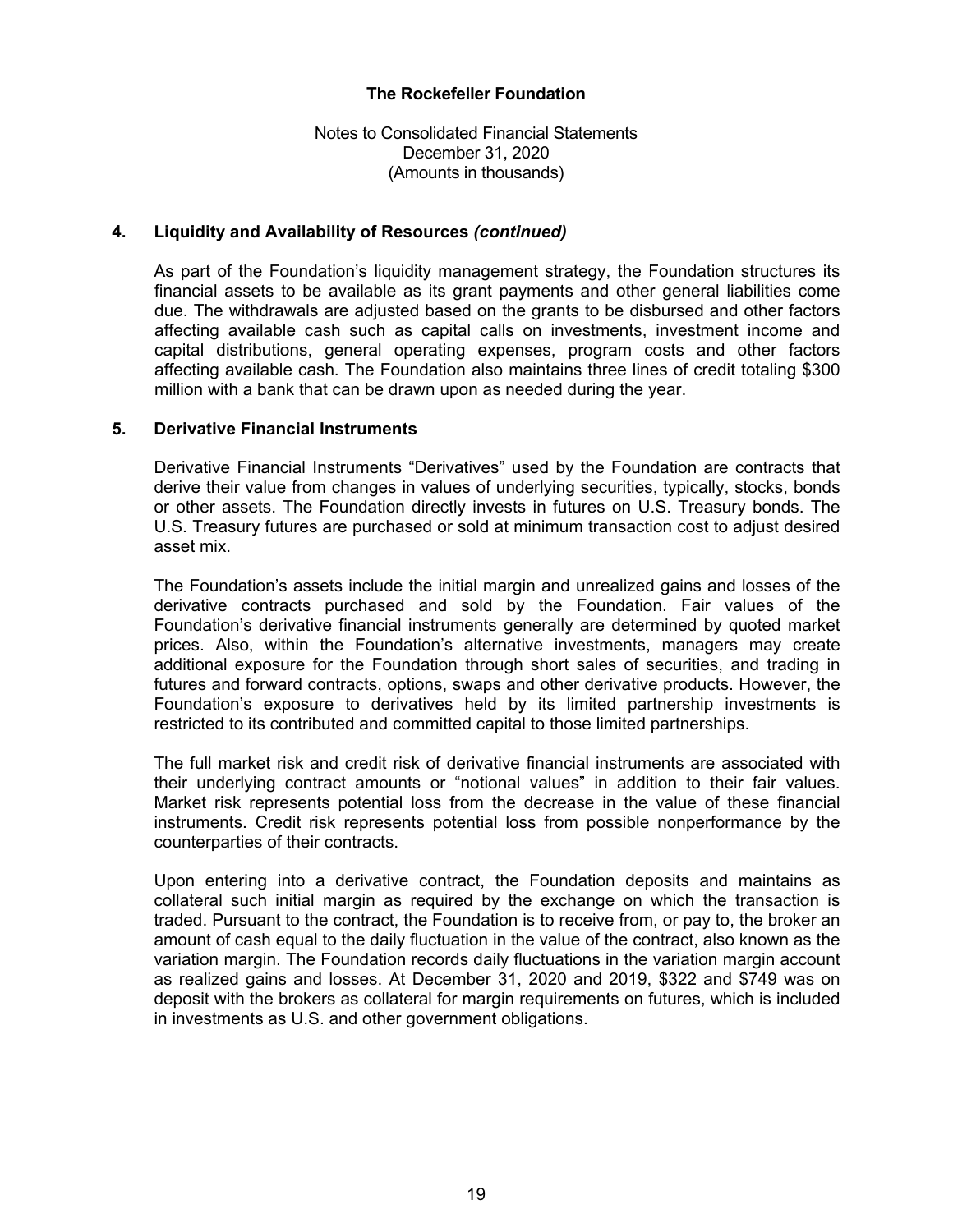#### Notes to Consolidated Financial Statements December 31, 2020 (Amounts in thousands)

## **5. Derivative Financial Instruments** *(continued)*

The following table identifies the fair value amounts of derivative instruments included in the consolidated statements of financial position, categorized by primary underlying risk, at December 31. The following table also identifies the net gain and loss amounts included in net realized gain and unrealized appreciation on investments in the consolidated statements of activities, categorized by primary underlying risk for the years ended December 31:

|                                           | 2020                             |                                    |  |                                 |    |                               | 2019                             |                                    |                                   |       |                               |       |  |
|-------------------------------------------|----------------------------------|------------------------------------|--|---------------------------------|----|-------------------------------|----------------------------------|------------------------------------|-----------------------------------|-------|-------------------------------|-------|--|
| Primary underlying risk                   | Notional<br>Derivative<br>Amount | Number of<br>contracts<br>(actual) |  | Amount of<br>unrealized<br>gain |    | Amount of<br>realized<br>gain | Notional<br>Derivative<br>Amount | Number of<br>contracts<br>(actual) | Amount of<br>unrealized<br>(loss) |       | Amount of<br>realized<br>gain |       |  |
| Interest rate<br>US Treasury Bond Futures | \$98.443                         | 586                                |  | 66                              | S. | 4.316                         | \$112.558                        | 684                                | S                                 | (403) |                               | 3,378 |  |

The derivatives are classified as Level 1 within the portable alpha classification in the fair value hierarchy.

#### **6. Program Related Investments**

The Foundation has unfunded PRI commitments totaling \$8.4 and \$10.5 million at December 31, 2020 and 2019. PRIs are classified as Level 3 within the fair value hierarchy. The following tables include a roll forward of the PRIs for the years ended December 31:

|                             | 2020              | 2019              |
|-----------------------------|-------------------|-------------------|
|                             | <b>Fair Value</b> | <b>Fair Value</b> |
|                             |                   |                   |
| Balance, January 1          | \$35,077          | \$32,382          |
| New investments             | 8,025             | 6,994             |
| Repayments                  | (2,062)           | (4,299)           |
| Depreciation of investments | (9, 562)          |                   |
| Balance, December 31        | \$31,478          | \$35,077          |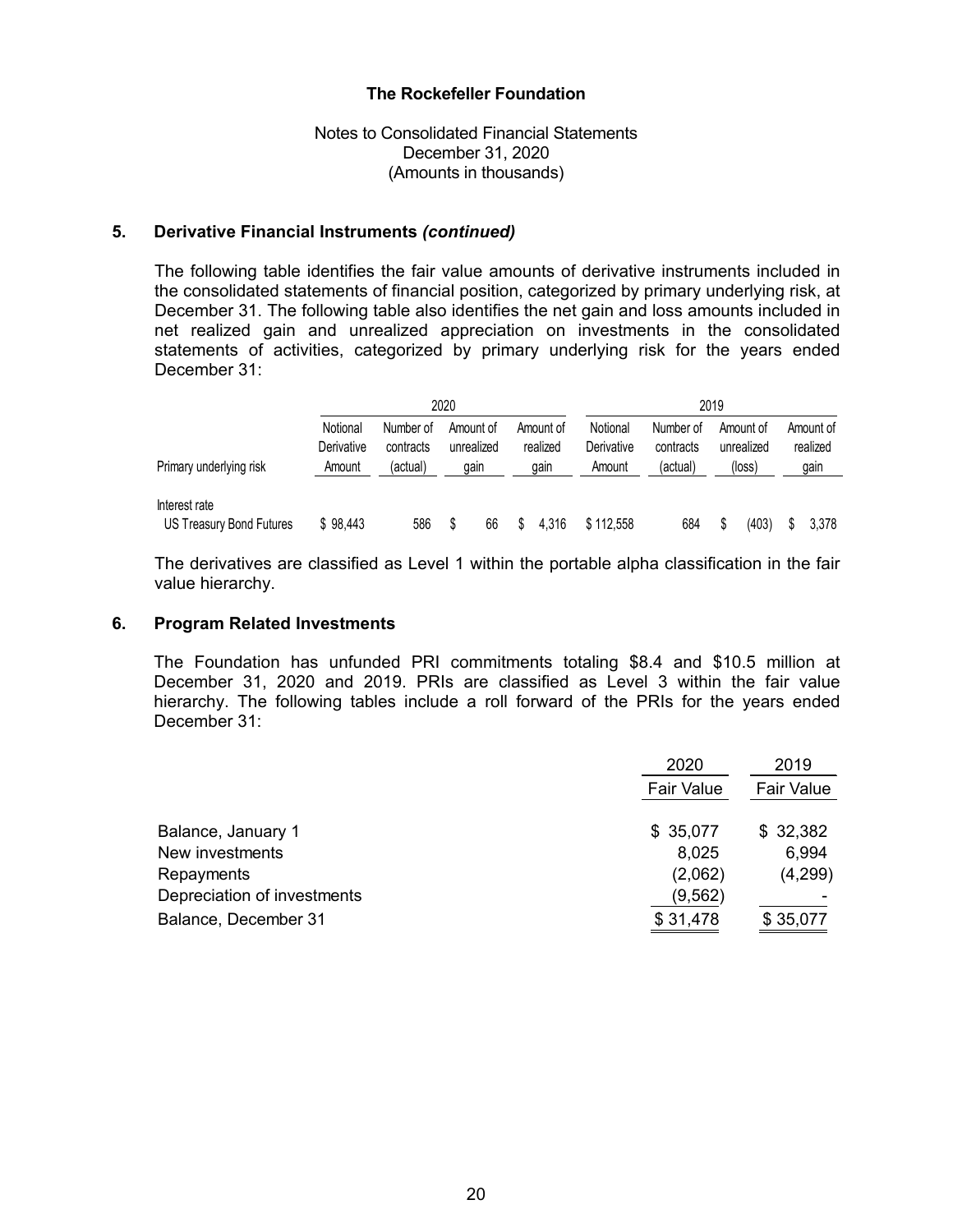Notes to Consolidated Financial Statements December 31, 2020 (Amounts in thousands)

# **7. Property, Furniture, Fixtures and Equipment**

At December 31, property, furniture, fixtures and equipment, net included the following:

|                                                | 2020   | 2019     |
|------------------------------------------------|--------|----------|
|                                                |        |          |
| Condominium interest in 420 Fifth Avenue       | S      | \$16,471 |
| Condominium improvements                       | 2.079  | 14,147   |
| Furniture, fixtures, and equipment             | 22,073 | 20,550   |
|                                                | 24,152 | 51,168   |
| Less accumulated depreciation and amortization | 19,145 | 41,700   |
|                                                | 5,007  | 9.468    |

During 2020 the Foundation started a two-year renovation project for its New York City office. As a result, approximately \$30.4 million of property, furniture fixtures and equipment with a net book value of \$5.08 million was disposed of during 2020.

During 2020 and 2019, approximately \$252 and \$229 of depreciation expense was allocated to investment expenses.

#### **8. Pensions and Other Post-Retirement Benefits**

The Foundation maintains a defined benefit pension plan (the "Plan") for regular salaried employees who were at least 21 years old and have completed one year of service or had attained the age of 40 prior to July 1, 2000. As of July 1, 2000, the Plan was closed to new employees and to employees hired prior to July 1, 2000, who did not meet the eligibility requirements.

Effective December 31, 2012, the Plan was amended such that Plan benefits were frozen and further accruals of benefits have ceased as of that date. Participants affected by the freeze (18) were eligible to receive a basic contribution under The Retirement Savings Plan for the Employees of the Rockefeller Foundation (the "Retirement Savings Plan") effective January 1, 2013.

The Plan provides retirement benefits based on years of service and final average pay, with benefits after retirement subject to increase under a cost-of-living augmentation formula. The Foundation makes annual contributions to the Plan, as needed, based on actuarial calculations, in amounts sufficient to meet the minimum funding requirements pursuant to the Employee Retirement Income Security Act of 1974. Plan assets are invested in a diversified portfolio of equity and fixed income index funds.

In 2000, the Foundation enhanced its 401(k) plan to create the Retirement Savings Plan. Foundation contributions are now made to equal 13% of compensation plus a dollar-fordollar match of up to an additional 2% of base compensation contributed on a pretax basis by employees up to the compensation cap.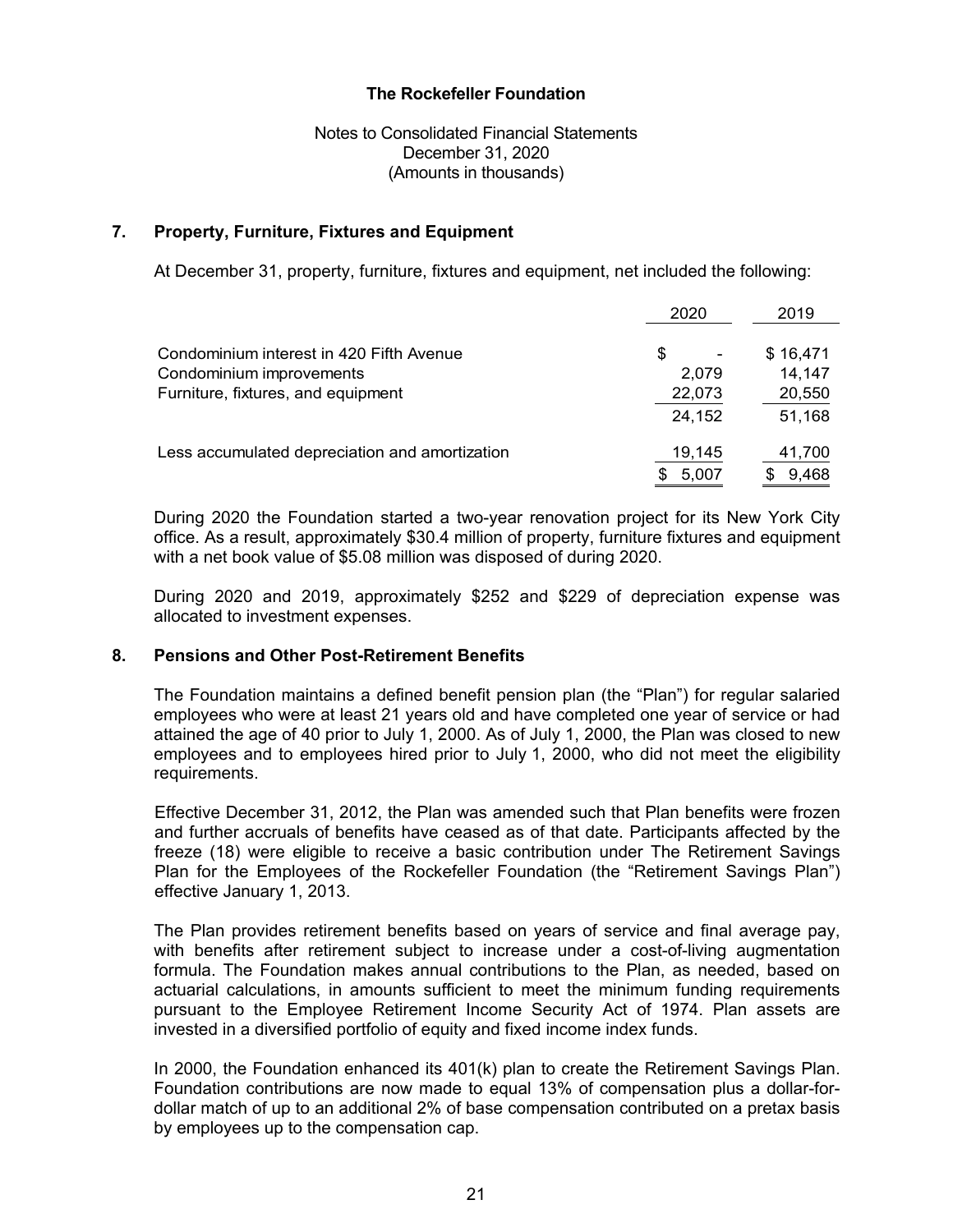Notes to Consolidated Financial Statements December 31, 2020 (Amounts in thousands)

#### **8. Pensions and Other Post-Retirement Benefits** *(continued)*

In 2000, then current members of the Plan had the option of remaining in the combined retirement plan consisting of the defined benefit pension plan and the former 401(k) Trustee Savings Plan or moving to the new Retirement Savings Plan. Employees can make additional unmatched pretax contributions which, when combined with employee contributions that are matched, cannot exceed the maximum pretax contribution limit of \$19, or for employees who have attained age 50, \$25. All contributions are credited to the participants' accounts. The Foundation's contributions to the Retirement Savings Plan were \$4.0 million in 2020 and \$2.8 million in 2019.

Locally hired staff in the Foundation's foreign offices participate in retirement plans and/or provident funds or other plans that conform to local customs, conditions or law.

The Foundation provides certain health care and life insurance benefits ("Other Post-Retirement Benefits") for retired employees. Employees are eligible for these benefits when they meet the criteria for retirement under the Foundation's pension plan. This plan has a cost sharing feature, which totaled \$165 and \$198 for 2020 and 2019, respectively. The Foundation accrues the expected cost of providing postretirement benefits over the years that employees render service and pays this portion of the cost of retiree health care benefits.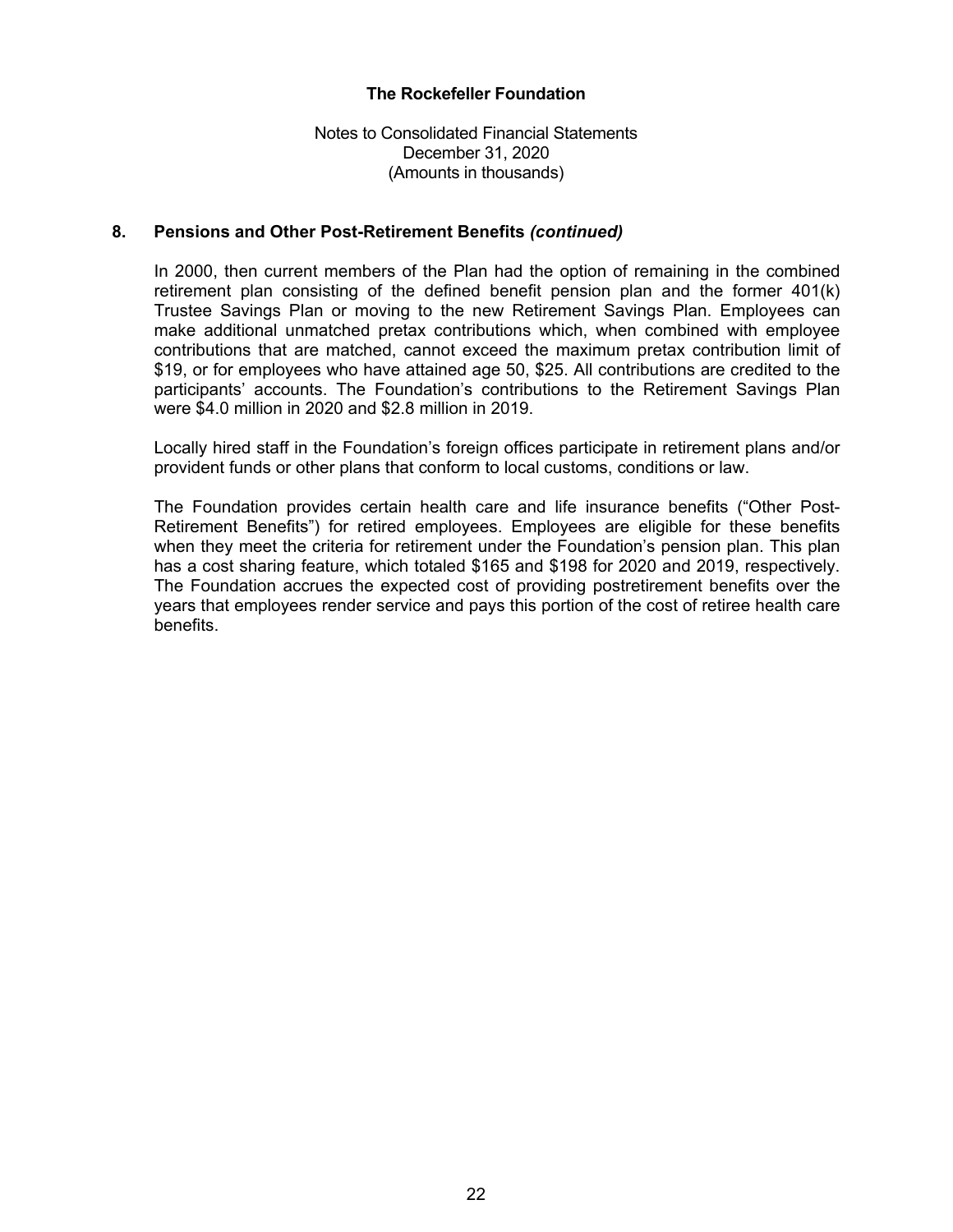#### Notes to Consolidated Financial Statements December 31, 2020 (Amounts in thousands)

#### **8. Pensions and Other Post-Retirement Benefits** *(continued)*

Information as of and for the years ended December 31, regarding the Foundation's defined benefit plans is as follows:

|                                                    |                         |                | <b>Other Post-retirement</b> |                 |  |
|----------------------------------------------------|-------------------------|----------------|------------------------------|-----------------|--|
|                                                    | <b>Pension Benefits</b> |                |                              | <b>Benefits</b> |  |
|                                                    | 2020                    | 2019           | 2020                         | 2019            |  |
| Projected benefit obligation                       | 75,139<br>\$            | \$76,361       | \$21,777                     | \$21,174        |  |
| Fair value of plan assets                          | 108,840                 | 101,977        |                              |                 |  |
| Funded (Unfunded) Status                           | \$33,701                | \$25,616       | \$ (21, 777)                 | \$ (21, 174)    |  |
| Service cost                                       | \$                      | \$             | \$<br>975                    | \$<br>811       |  |
| Interest cost                                      | 2,368                   | 3,021          | 631                          | 760             |  |
| Expected return on assets                          | (5, 726)                | (5,302)        |                              |                 |  |
| Amortization of prior credit                       |                         |                | (623)                        | (623)           |  |
| Amortization of actuarial losses                   | 1,520                   | 1,859          |                              |                 |  |
| Net Periodic (Credit) Cost                         | \$<br>(1,838)           | \$<br>(422)    | \$<br>983                    | \$<br>948       |  |
| Components of Other Changes in Net Assets          |                         |                |                              |                 |  |
| Actuarial gains arising in period                  | (4, 727)<br>\$          | (1, 150)<br>\$ | \$<br>(135)                  | \$<br>(963)     |  |
| Amortization of prior service credit               |                         |                | 623                          | 623             |  |
| Amortization of actuarial losses                   | (1,520)                 | (1, 859)       |                              |                 |  |
| Other Change in Net Assets                         | \$<br>(6, 247)          | \$<br>(3,009)  | \$<br>488                    | \$<br>(340)     |  |
| Accumulated benefit obligation                     | 75,139<br>\$            | \$76,361       | 21,777<br>\$                 | \$21,174        |  |
| Amount recognized in the consolidated statement of |                         |                |                              |                 |  |
| financial position - prepaid benefit cost          | 33,701                  | 25,616         | (21, 777)                    | (21, 174)       |  |
| <b>Employer contributions</b>                      |                         |                |                              |                 |  |
| Benefits paid                                      | 4,770                   | 4,745          |                              |                 |  |

The table below reflects the amounts recognized within net assets arising from the Plan and Other Post-Retirement Benefits at December 31, 2020 and 2019 that have not yet been recognized in net periodic benefit cost and the portion of such amounts that are expected to be recognized in net periodic benefit cost during the year ending December 31, 2020.

|                                                 | <b>Pension Benefits</b>   |          |                |                     | Other Post-retirement Benefits |                |
|-------------------------------------------------|---------------------------|----------|----------------|---------------------|--------------------------------|----------------|
|                                                 | 2021                      | 2020     | 2019           | 2021                | 2020                           | 2019           |
| <b>Actuarial losses</b><br>Prior service credit | \$1,342<br>$\blacksquare$ | \$34,316 | \$40,563<br>۰. | - \$<br>٠.<br>(623) | 493<br>S.<br>(1,700)           | 628<br>(2,323) |
|                                                 | 1,342                     | \$34,316 | 40,563<br>\$   | (623)<br>\$         | \$ (1,207)                     | \$(1,695)      |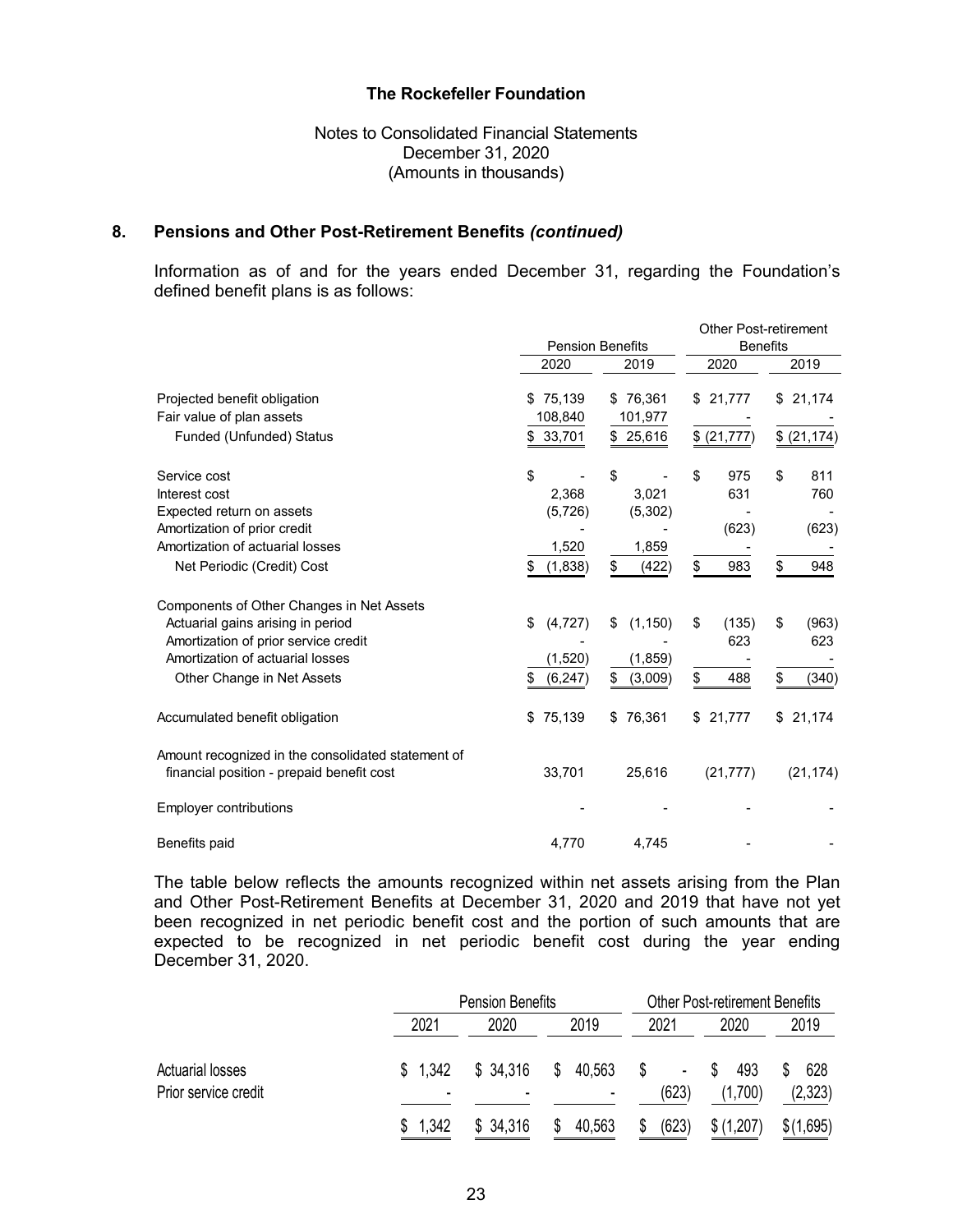## Notes to Consolidated Financial Statements December 31, 2020 (Amounts in thousands)

## **8. Pensions and Other Post-Retirement Benefits** *(continued)*

Weighted-average assumptions used to determine benefit obligations at December 31 are as follows:

|                               |       |                         |       | <b>Other Post-retirement</b> |
|-------------------------------|-------|-------------------------|-------|------------------------------|
|                               |       | <b>Pension Benefits</b> |       | <b>Benefits</b>              |
|                               | 2020  | 2019                    | 2020  | 2019                         |
|                               |       |                         |       |                              |
| Discount rate                 | 2.60% | 3.36%                   | 2.60% | 3.36%                        |
| Rate of compensation increase | N/A   | N/A                     | 4.00% | 4.00%                        |

Weighted-average assumptions used to determine net periodic benefit cost for the years ending December 31 are as follows:

|                                          |              |                         |                 | <b>Other Post-retirement</b> |  |
|------------------------------------------|--------------|-------------------------|-----------------|------------------------------|--|
|                                          |              | <b>Pension Benefits</b> | <b>Benefits</b> |                              |  |
|                                          | 2019<br>2020 |                         | 2020            | 2019                         |  |
|                                          |              |                         |                 |                              |  |
| Discount rate                            | 3.36%        | 4.30%                   | 3.36%           | 4.30%                        |  |
| Expected long-term return on plan assets | 5.75%        | 5.75%                   | N/A             | N/A                          |  |
| Rate of compensation increase            | N/A          | N/A                     | 4.00%           | 4.00%                        |  |

The overall expected long-term rate of return on assets assumption was determined based on historical returns (without adjustment) for each asset class.

Assumed health care cost trend rates at December 31 are as follows:

|                                                    | 2020  | 2019  |
|----------------------------------------------------|-------|-------|
| Health care cost trend rate assumed for next year  | 6.00% | 6.25% |
| Rate to which the cost trend rate is assumed to    |       |       |
| decline (the ultimate trend rate)                  | 5%    | 5%    |
| Year that the rate reaches the ultimate trend rate | 2025  | 2025  |

Assumed health care cost trend rates have a significant effect on the amounts reported for the health care plans. A one-percentage-point change in assumed health care cost trend rates would have the following effects:

|                                               | Point    | Point    |
|-----------------------------------------------|----------|----------|
|                                               | Increase | Decrease |
| Effect on total of service and interest costs | \$464    | \$ (342) |
| Effect on postretirement benefit obligation   | 4.126    | (3,219)  |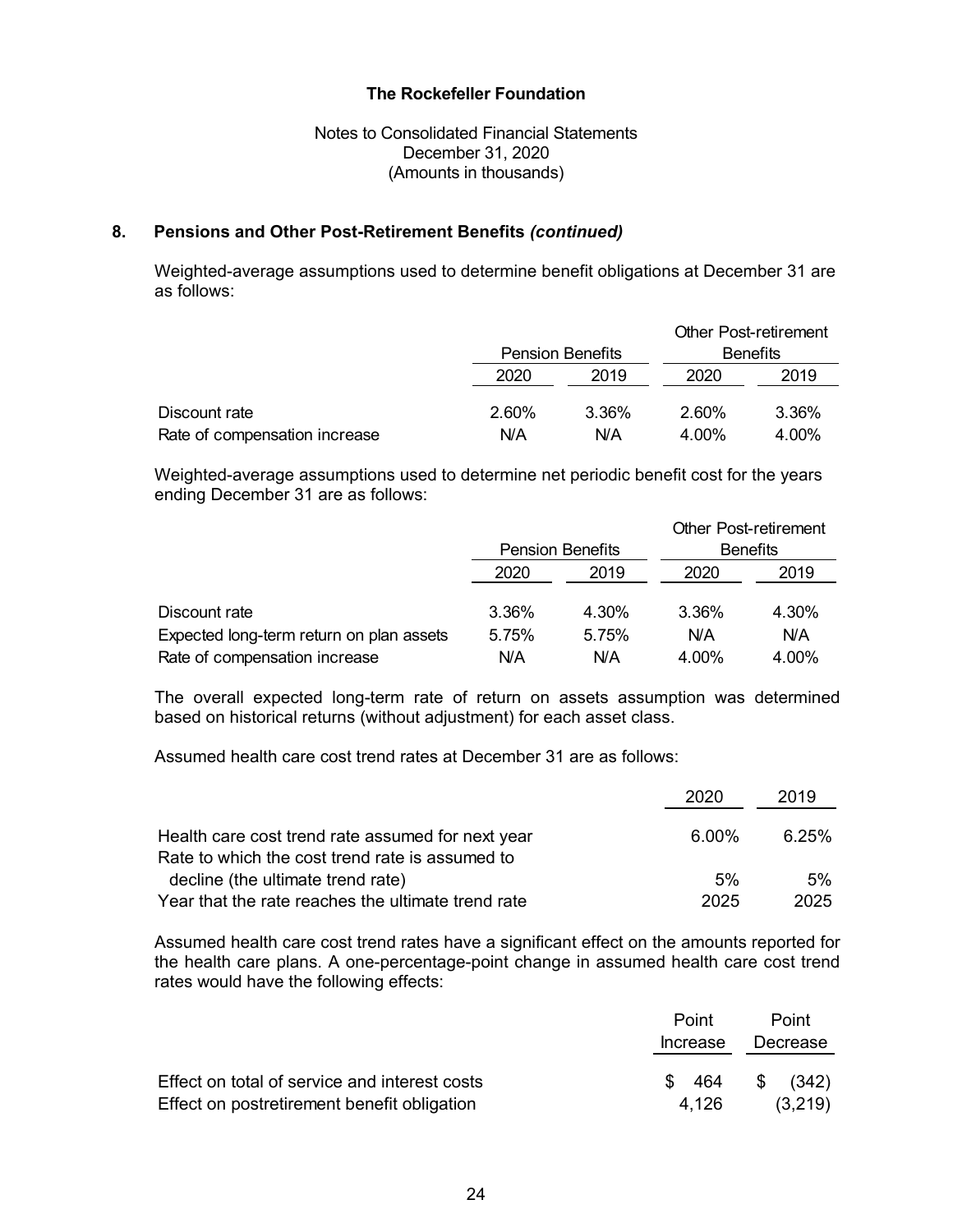#### Notes to Consolidated Financial Statements December 31, 2020 (Amounts in thousands)

#### **8. Pensions and Other Post-Retirement Benefits** *(continued)*

The investment policy of the Pension Plan is generally to invest the Plan's assets in the ratio of 30% in equities and 70% in fixed income and cash to minimize the risk that the Plan becomes underfunded. Some of the Plan's investment managers have been selected from among the endowment's managers to achieve savings on asset based management fees and to garner the benefits of consolidated risk management and oversight.

The following are the major categories of retirement plan assets at fair value as of December 31 grouped by the fair value hierarchy, for those investments subject to categorization within such hierarchy:

|                             | 2020  |         |    |                    |    |           |
|-----------------------------|-------|---------|----|--------------------|----|-----------|
|                             | Other |         |    |                    |    |           |
|                             |       |         |    | <b>Investments</b> |    |           |
|                             |       |         |    | Measured at        |    |           |
|                             |       |         |    | <b>Net Asset</b>   |    |           |
|                             |       | Level 1 |    | Value (*)          |    | Total     |
| Cash equivalents            | \$    | 5,055   | \$ |                    | \$ | 5,055     |
| <b>Equity funds</b>         |       |         |    |                    |    |           |
| Domestic equity funds       |       |         |    | 28,748             |    | 28,748    |
| International equity funds  |       |         |    | 14,149             |    | 14,149    |
| Fixed income index funds    |       |         |    |                    |    |           |
| Domestic fixed income funds |       |         |    | 60,887             |    | 60,887    |
| Subtotal                    | \$    | 5,055   | \$ | 103,784            |    | 108,839   |
| Interest receivable         |       |         |    |                    |    | 1         |
| Total                       |       |         |    |                    |    | \$108,840 |
|                             |       |         |    | 2019               |    |           |
|                             |       |         |    | Other              |    |           |
|                             |       |         |    | Investments        |    |           |
|                             |       |         |    | Measured at        |    |           |
|                             |       |         |    | <b>Net Asset</b>   |    |           |
|                             |       | Level 1 |    | Value (*)          |    | Total     |
|                             |       |         |    |                    |    |           |
| Cash equivalents            | \$    | 6,083   | \$ |                    | \$ | 6,083     |
| <b>Equity funds</b>         |       |         |    |                    |    |           |
| Domestic equity funds       |       |         |    | 22,841             |    | 22,841    |
| International equity funds  |       |         |    | 13,673             |    | 13,673    |
| Fixed income index funds    |       |         |    |                    |    |           |
| Domestic fixed income funds |       |         |    | 59,372             |    | 59,372    |
| Subtotal                    | \$    | 6,083   | \$ | 95,886             |    | 101,969   |
| Interest receivable         |       |         |    |                    |    | 8         |
| Total                       |       |         |    |                    |    | \$101,977 |

(\*) As discussed in Note 2, investments that are measured using the practical expedient are not classified within the fair value hierarchy.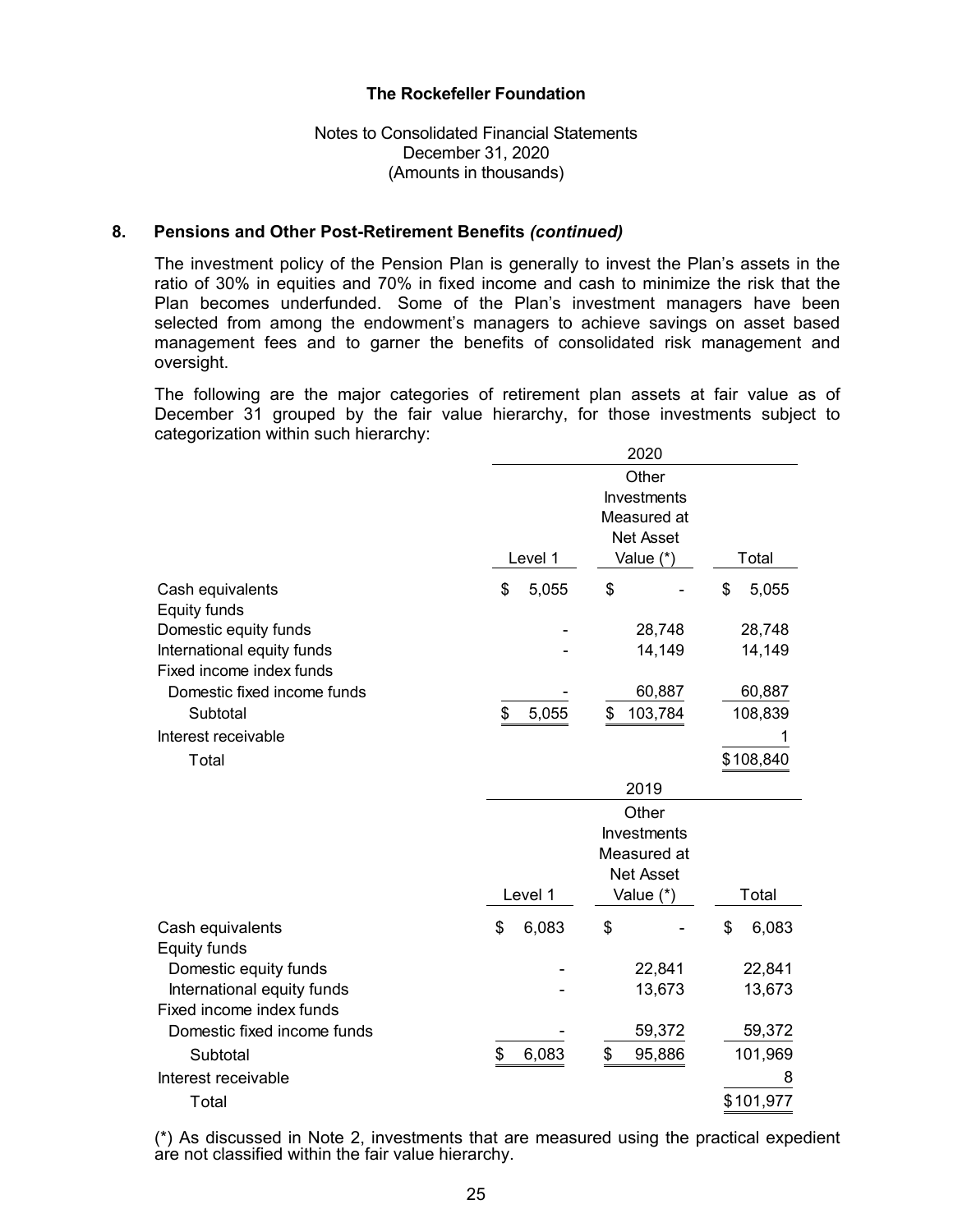Notes to Consolidated Financial Statements December 31, 2020 (Amounts in thousands)

#### **8. Pensions and Other Post-Retirement Benefits** *(continued)*

A portion of the pension assets measured at NAV contain various redemption restrictions with required written notice. The following tables summarize the composition of such investments by the various redemption and lock-up provisions as of December 31:

| 2020                                                                               |                  |                                           |                             |                         |  |
|------------------------------------------------------------------------------------|------------------|-------------------------------------------|-----------------------------|-------------------------|--|
| <b>Investment Category</b>                                                         | Fair Value       | <b>Redemption Frequency</b>               | Redemption<br>Notice Period | Unfunded<br>Commitments |  |
| Developed and emerging<br>markets equity funds (a)<br>Fixed income index funds (b) | 42,897<br>60,887 | Daily, monthly, and<br>quarterly<br>Daily | $1-60$ days<br>2 days       | \$                      |  |
| Total                                                                              | \$103,784        |                                           |                             |                         |  |

- (a) This category includes investments in funds that invest in common stocks broadly across developed and emerging markets or in specific regions.
- (b) This category includes investments in passively managed trust funds that own U.S. Treasury bonds and TIPS.

#### *Cash Flows*

Contributions - The Foundation does not anticipate making any contributions to its pension plan in 2021.

Estimated Future Benefit Payments - the following benefit payments, which reflect expected future service, as appropriate, are expected to be paid as follows:

|           |                 |          | Other           |
|-----------|-----------------|----------|-----------------|
|           | Pension         |          | Post-retirement |
| Year      | <b>Benefits</b> | Benefits |                 |
|           |                 |          |                 |
| 2021      | 4,824<br>\$     | \$       | 715             |
| 2022      | 4,824           |          | 730             |
| 2023      | 4,818           |          | 752             |
| 2024      | 4,775           |          | 800             |
| 2025      | 4,708           |          | 836             |
| 2026-2030 | 22,250          |          | 4,875           |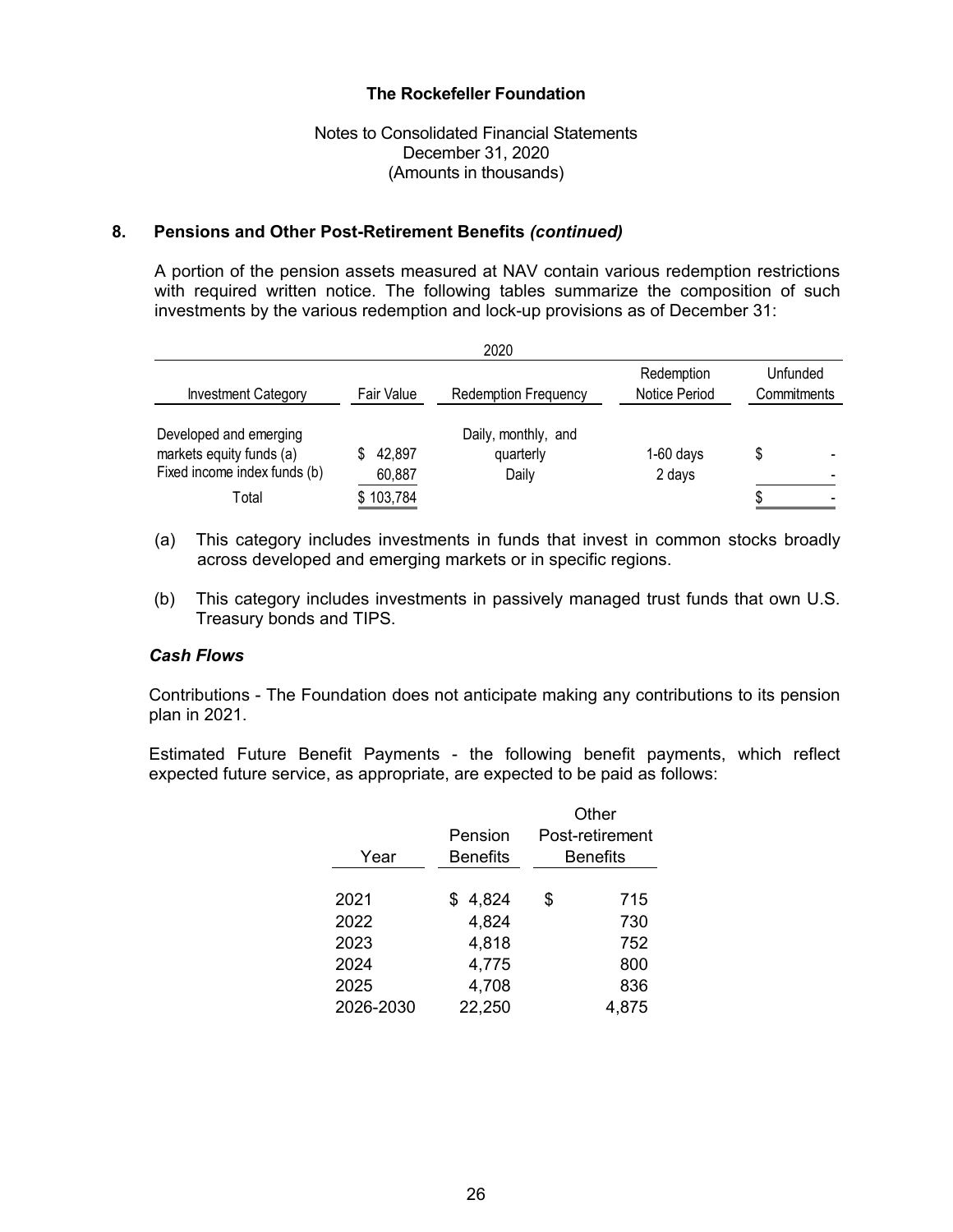Notes to Consolidated Financial Statements December 31, 2020 (Amounts in thousands)

#### **9. Grants Payable**

The Foundation has entered into grant commitments with certain organizations. The following summarizes the changes in grants payable as of December 31:

|                      | 2020        | 2019         |  |
|----------------------|-------------|--------------|--|
| Balance, January 1   | 72,837<br>S | 68,333<br>\$ |  |
| <b>Additions</b>     |             |              |  |
| Grants approved      | 168,945     | 145,877      |  |
| <b>Deductions</b>    |             |              |  |
| Grant payments       | (167, 229)  | (140, 109)   |  |
| Grants lapsed        | (1,093)     | (1, 264)     |  |
| Balance, December 31 | 73,460      | 72,837       |  |

At December 31, 2020 and 2019, the Foundation has approximately \$98.7 and \$67.3 million, respectively of grants awarded that have been classified as contingent grants. Certain milestones and other performance obligations stated in these awards have not yet been satisfied. In addition, and included above, for 2020 a grant for up to \$30 million was awarded serving as a guarantee to the Foundation's grantee in support of an advanced market commitment. Accordingly, these amounts are not recognized as grants payable in the consolidated statements of financial position.

#### **10. Term Loan Payable and Interest Rate Swap Agreement**

During October 2011, the Foundation executed a term loan for \$20.8 million, the proceeds of which were used to redeem the outstanding principal and pay accrued interest on taxexempt term bonds issued by the Foundation. The term loan was to mature on October 13, 2023 and bore interest at a variable rate equal to the London Interbank Offered Rate ("LIBOR") plus 1.53%.

The Foundation had entered into an interest rate swap agreement with an initial notional amount of \$20.8 million to mitigate interest rate risk associated with the variable rate on the term loan. Under the terms of the swap agreement, the Foundation paid a fixed rate of 2.005% and received a floating rate equal to the one month LIBOR rate (1.82% at December 31, 2019) on the notional amount (\$6.63 million at 2019).

At December 31 2019, the fair value of the interest rate swap was a liability of \$58 thousand. This amount was included in the term loan balance reported on the consolidated statements of financial position at December 31, 2019. The interest rate swap was classified as Level 2 within the fair value hierarchy.

On October 15, 2020, the term loan payable and interest rate swap agreement were paid in full from the proceeds of the bond issuance as described in Note 11.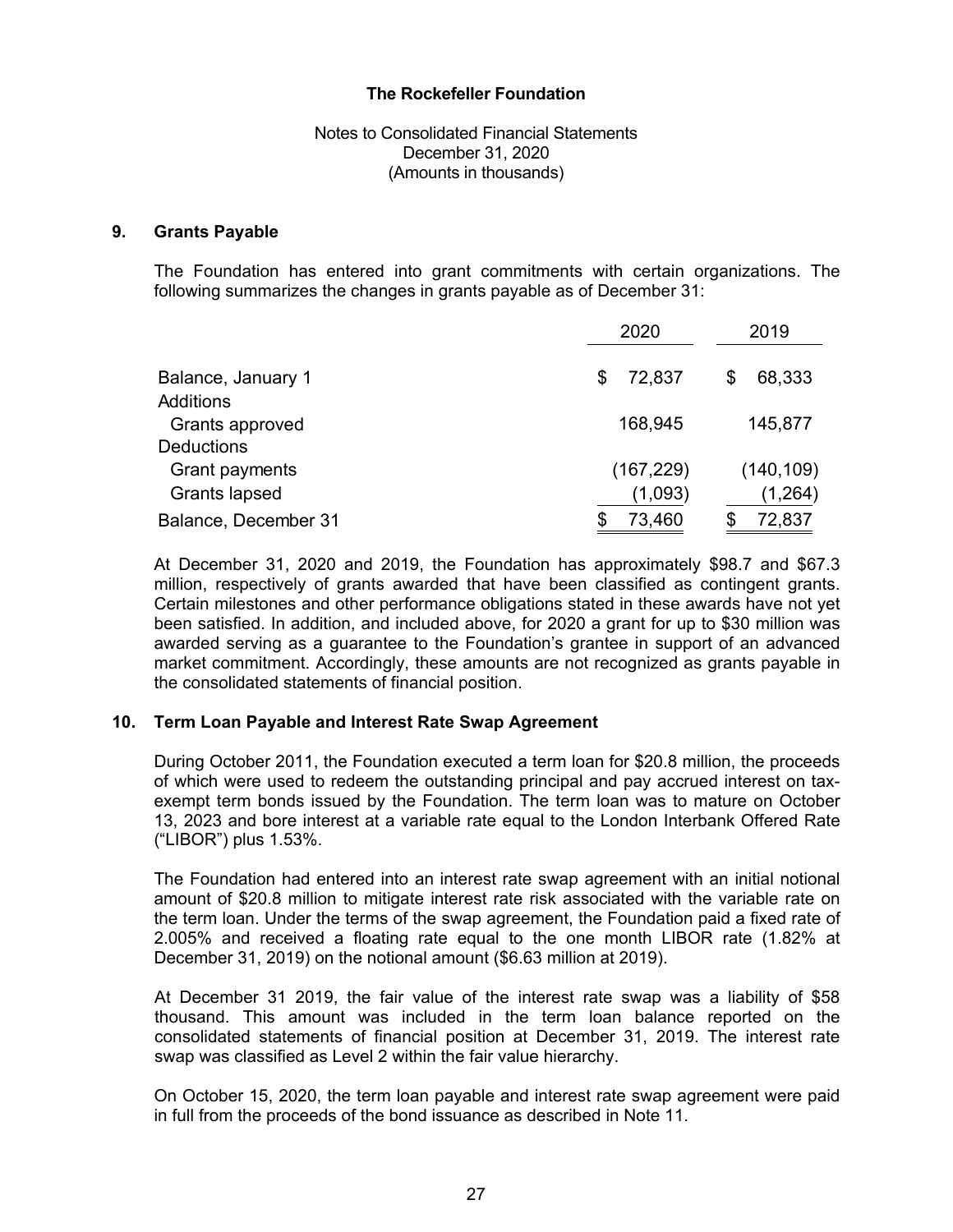#### Notes to Consolidated Financial Statements December 31, 2020 (Amounts in thousands)

#### **11. Bonds Payable**

On October 15, 2020, the Foundation issued its Series 2020 bonds pursuant a bond indenture with The Bank of New York Mellon ("BNYM"). The Foundation intends to use the proceeds of the bonds for any lawful corporate purposes, primarily to support its charitable activities and operations, including, but not limited to, (a) charitable activities directed at driving a more equitable and inclusive health response to the global COVID-19 pandemic, strengthening public health data infrastructure, and supporting renewable rural electrification to end energy poverty and uplift rural populations in select developing countries; (b) paying the cost of renovating and expanding the Foundation's New York headquarters; (c) paying off the balance of a term loan and any cost of terminating the associated swap agreement and (d) paying costs related to the issuance of the bonds. The bonds, which amounted to \$700 million are an unsecured obligation and bear an interest rate of 2.492% per annum with a maturity date of October 1, 2050, with interest only payable semi-annually, starting April 1, 2021.

In connection with the issuance of the bond indenture, the Foundation incurred costs of \$690 thousand which are being amortized using the straight-line interest rate method over the life of the remaining debt. Amortization of expense was \$5 thousand for the year ended December 31, 2020.

Future minimum payments are due as follows:

| 2021                                  | \$ | 16,765     |
|---------------------------------------|----|------------|
| 2022                                  |    | 17,444     |
| 2023                                  |    | 17,444     |
| 2024                                  |    | 17,444     |
| 2025                                  |    | 17,444     |
| 2026 and thereafter                   |    | 1,136,100  |
|                                       |    | 1,222,641  |
| Less amounts representing interest    |    | (526, 864) |
|                                       |    | 695,777    |
| Less unamortized debt financing costs |    | (685)      |
|                                       | \$ | 695,092    |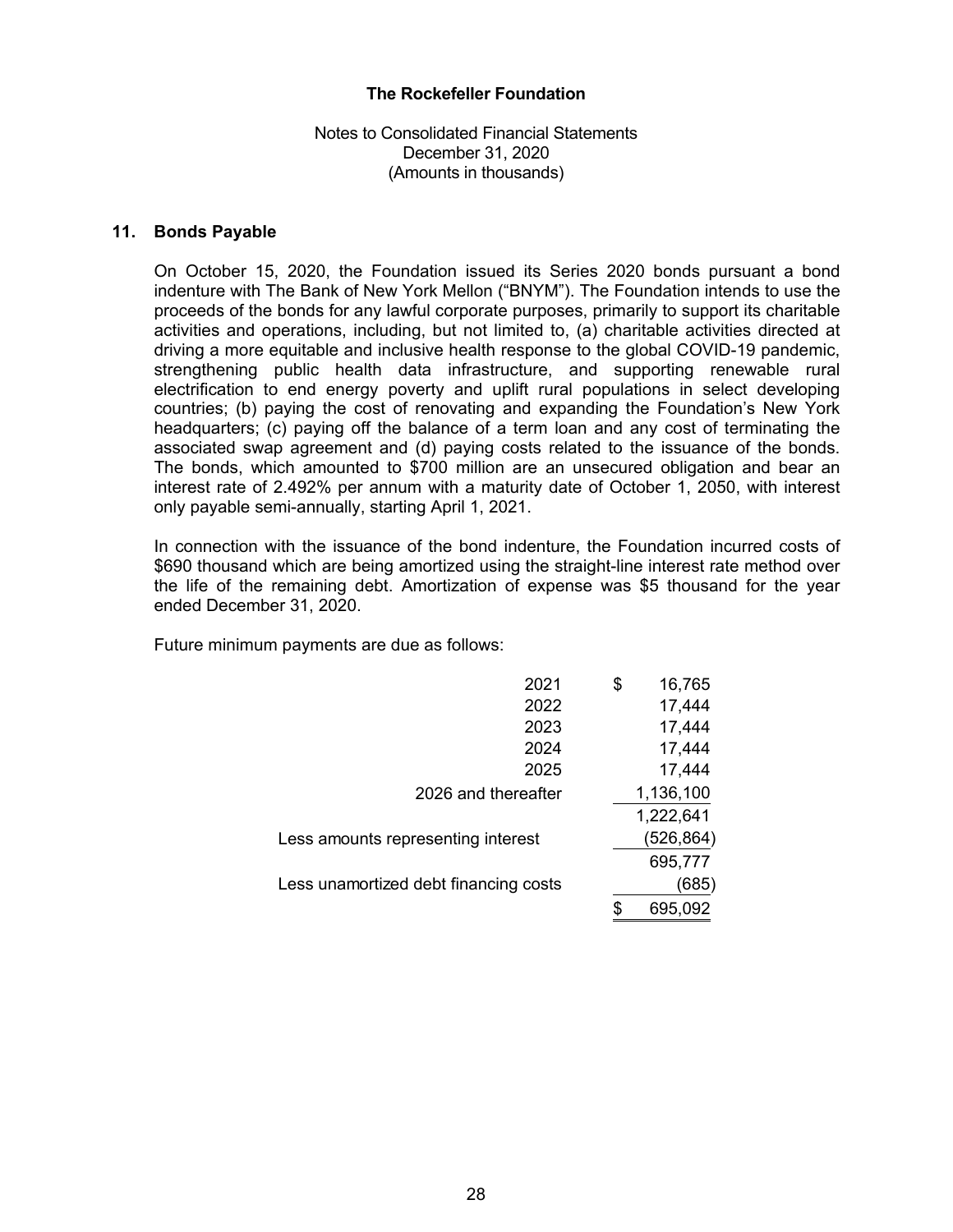#### Notes to Consolidated Financial Statements December 31, 2020 (Amounts in thousands)

# **12. Lines of Credit**

The Foundation has three unsecured lines of credit with a bank. Two lines are for \$100 million and both expire on September 30, 2021 (364-day facilities). The third line is also for \$100 million and also expires on September 30, 2022 (two-year facility). There were no amounts outstanding as of December 31, 2020 and 2019. The agreements provide for a fee of 0.30% on the 364-day facilities and 0.40% on the two-year facility on any unused portion of the lines. Interest is charged on borrowed funds as follows:

| Loan in a<br>Principal Amount Of | Interest on the<br>364-day facilities                                                                                                                              | Interest on the<br>Two-year facility                                                                                                                               |
|----------------------------------|--------------------------------------------------------------------------------------------------------------------------------------------------------------------|--------------------------------------------------------------------------------------------------------------------------------------------------------------------|
| Less than \$500,000              | Higher of the Prime Rate or<br>the Adjusted One Month<br><b>LIBOR Rate</b>                                                                                         | Higher of the Prime Rate or<br>the Adjusted One Month<br><b>LIBOR Rate</b>                                                                                         |
| Equal to or exceeding \$500,000  | Either the bank's offered<br>money market rate, the<br>LIBOR Rate plus 1.20%, or<br>the higher of the Prime Rate<br>or the Adjusted One Month<br><b>LIBOR Rate</b> | Either the bank's offered<br>money market rate, the<br>LIBOR Rate plus 1.20%, or<br>the higher of the Prime Rate<br>or the Adjusted One Month<br><b>LIBOR Rate</b> |

In addition, the Foundation must maintain a ratio of unrestricted liquidity to total indebtedness of no less than 1.00, tested annually.

#### **13. Investment Risks and Uncertainties**

Alternative investments consist of non-traditional, non-readily marketable investments, some of which may be structured as offshore limited partnerships, hedge funds, real asset and private equity funds and common trust funds. The underlying investments of such funds, whether invested in stock or other securities, are generally not currently traded in a public market and may be subject to restrictions on resale. Values determined by investment managers and general partners of underlying securities that are thinly traded or not traded in an active market may be based on historical cost, appraisals, a review of the investees' financial results, financial condition and prospects, together with comparisons to similar companies for which quoted market prices are available or other estimates that require varying degrees of judgment.

Because of the inherent uncertainty of valuations, the estimated fair values may differ significantly from the values that would have been used had a ready market for such investments existed or had such investments been liquidated, and those differences could be material.